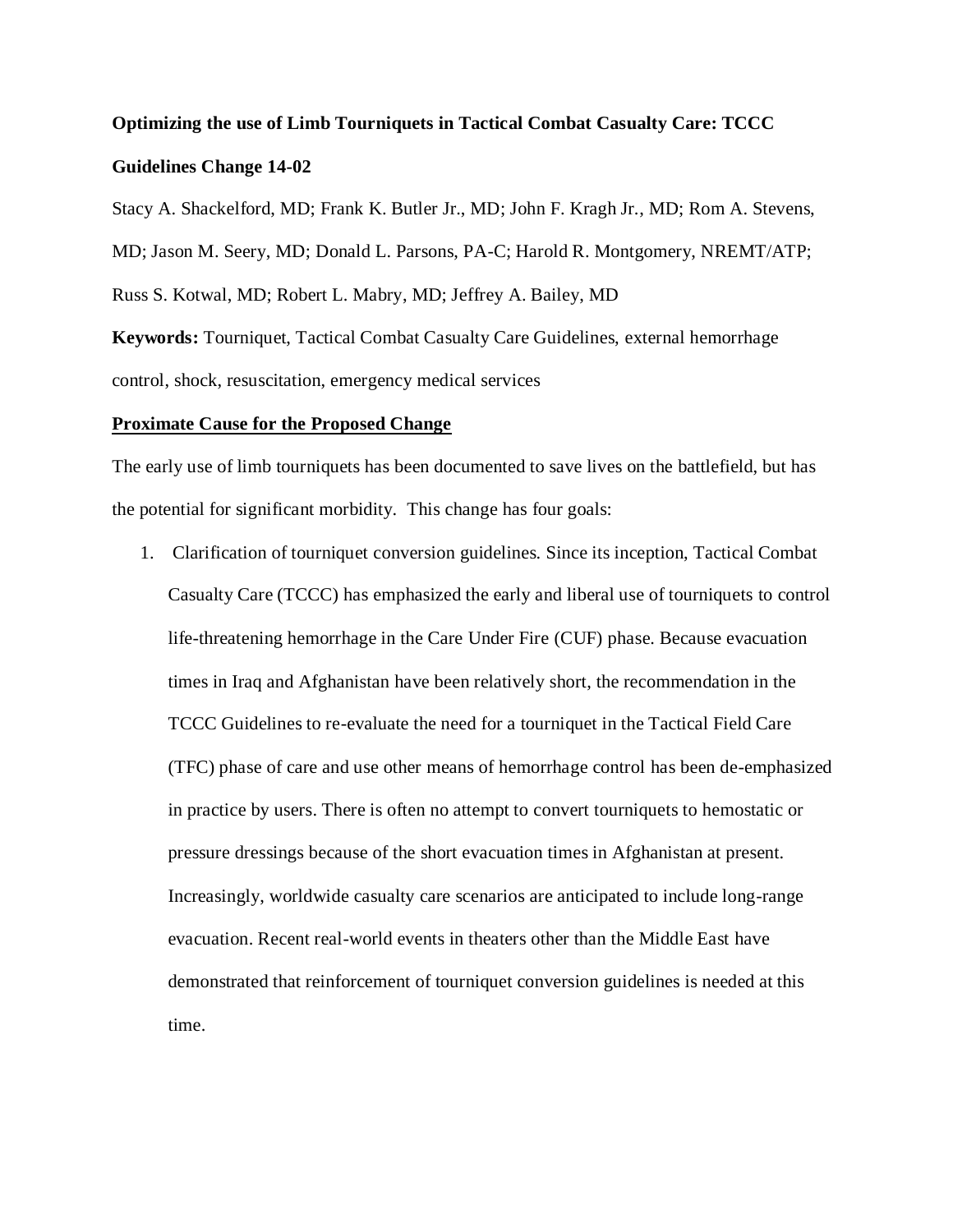- 2. Clarification of effective tourniquet placement. Ineffective venous tourniquets have been shown to be a relatively common occurrence that increases blood loss and complications.<sup>1-3</sup> Optimal use of limb tourniquets must result in both cessation of bleeding and stoppage of the distal pulses in the extremity.
- 3. Clarification of the location of tourniquet placement during CUF. During a prehospital trauma care assessment in Afghanistan in 2012, inconsistencies relating to tourniquet placement were noted between the TCCC guidelines and actual training in some TCCC courses. In particular, "high and tight" tourniquet placement (also termed "hasty" tourniquet placement) is not specified in the TCCC Guidelines, which call for tourniquet placement "proximal to the bleeding site" in the CUF phase. This update supports placement of the tourniquet "high and tight" (as proximal as possible) on the injured limb during CUF.
- 4. Review recommendation for Combat Application Tourniquet (CAT) routing of the band through the buckle. Armed Forces Medical Examiner Feedback to the Field #11, Feb 2012 reported a survey of tourniquets recovered from deceased service members. It was found that the standard-issue CAT was commonly placed with the friction band routed once through the buckle ("single slit routing") in 35% of lower extremity placements and 53% of upper extremity placements.<sup>4</sup> Previous training and manufacturer's instructions supported single slit routing only for the upper extremity during self-application.<sup>5</sup> However, accumulated experience and recent evidence<sup>6</sup> indicate that single slit routing of the CAT is effective, faster, and reduces blood loss compared to double slit routing.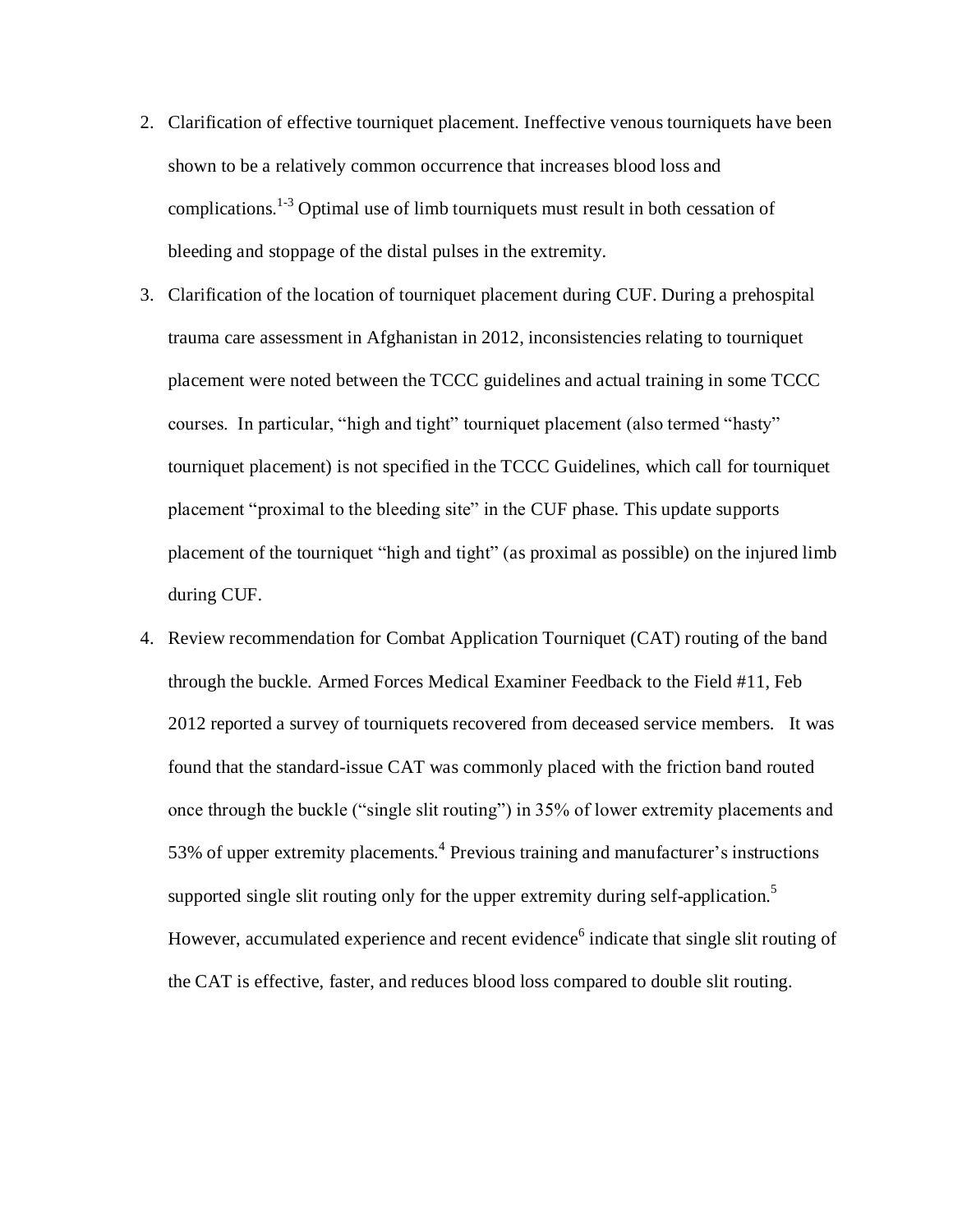The TCCC guidelines address junctional tourniquets and limb tourniquets. Junctional tourniquets are identified as such in the text. Otherwise, "tourniquet" refers to limb tourniquets.

## **Background**

The use of a tourniquet as a first aid tool on the battlefield is the foremost advance in prehospital care during the wars in Iraq and Afghanistan, with an estimated 1,000-2,000 lives saved by tourniquet application.<sup>7</sup> In prior conflicts, prolonged tourniquet use led to limb loss from ischemia; morbidity observed from tourniquet use led to controversy regarding battlefield tourniquets use.<sup>8</sup> Recent military experience, however, has clearly illustrated that tourniquets can prevent death from limb hemorrhage.<sup>9,10</sup> Such lifesaving tourniquet use has been realized through careful attention to process improvements aimed at maximizing the benefit while minimizing the morbidity.

The first edition of the Tactical Combat Casualty Care Guidelines<sup>11</sup> supported early use of tourniquets to control life-threatening hemorrhage from extremity wounds; such support contradicted longstanding doctrine in which the tourniquet was an intervention of last resort.<sup>12,13</sup> A decade of concerted effort ensued, with the combined efforts of U.S. Special Operations Command (USSOCOM), U.S. Central Command, U.S. Army Institute of Surgical Research (USAISR), and the Committee on TCCC (CoTCCC) combining efforts to develop the evidence base, doctrine, training, policy and implementation ultimately resulting in the issuing of tourniquets to every deploying service member with training to support immediate application for life-threatening limb hemorrhage. The turning point in tourniquet use occurred in 2005 as the result of three highly publicized articles, 1) a laboratory evaluation of battlefield tourniquets by the USAISR,  $^{14}$  2) an internal report later published as an analysis of the causes of death in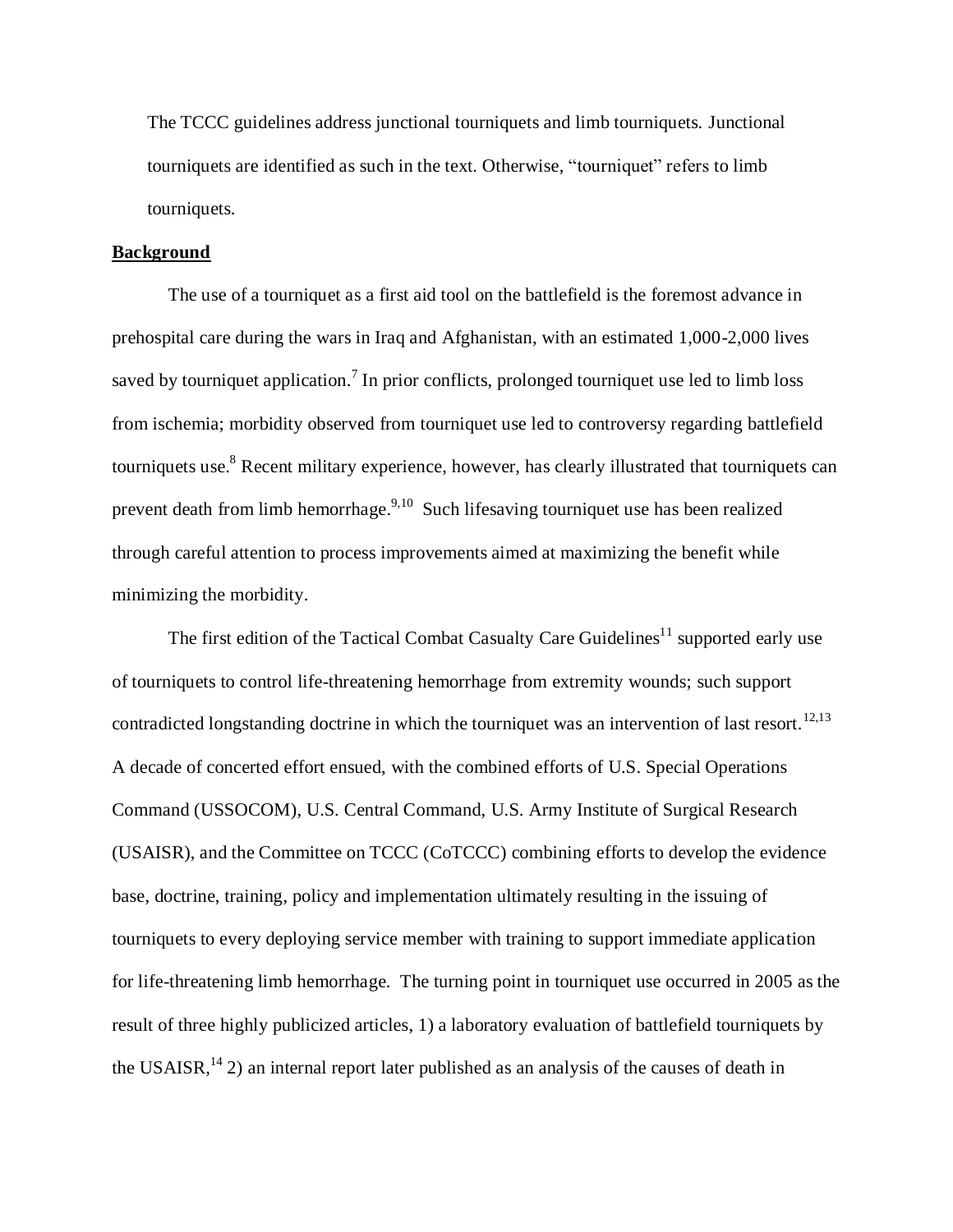special operations forces,<sup>15</sup> and 3) a Baltimore Sun front page newspaper article detailing combat deaths from wounded extremities and the military's bureaucratic inertia in fielding much-needed tourniquets to its troops, culminating in a strong expression of senatorial concern to the Secretary of Defense. 16

Successful use of tourniquets on the modern battlefield resulted from a combination of factors: new and improved manufactured tourniquet designs, laboratory testing of tourniquet effectiveness, and documentation of preventable deaths from extremity hemorrhage early in the conflicts in Iraq and Afghanistan when tourniquets were not routinely issued and improvised tourniquets were not effective. At the onset of hostilities in Afghanistan, only a few selected Special Operations units (Navy SEALs, the Army Special Mission Unit, the  $75<sup>th</sup>$  Ranger Regiment, and Air Force Special Operations Forces) carried tourniquets, and mandated training and fielding of tourniquets to all of their personnel.<sup>17</sup> Beginning in 2005, service-wide standardized tourniquet training became mandatory throughout the U.S. military, along with fielding of lightweight, easily carried, effective tourniquets to both medical and non-medical personnel alike. Dedicated data collection through approved research protocols and through the DoD Trauma Registry allowed detailed analysis of preventable deaths and certain limb-related outcomes. Such data spurred ongoing process improvements that included five refinements in the CAT's design and four updates to the TCCC guidelines relating to tourniquet use. Also, maturation of the Joint Theater Trauma System and dispersion of medical assets in theater allowed for an average transport time from point of injury to a surgical facility that was under one hour.

Tourniquet-related morbidity has been assessed using available data, however knowledge gaps still remain. Fasciotomy rates increased after implementation of tourniquets, likely due to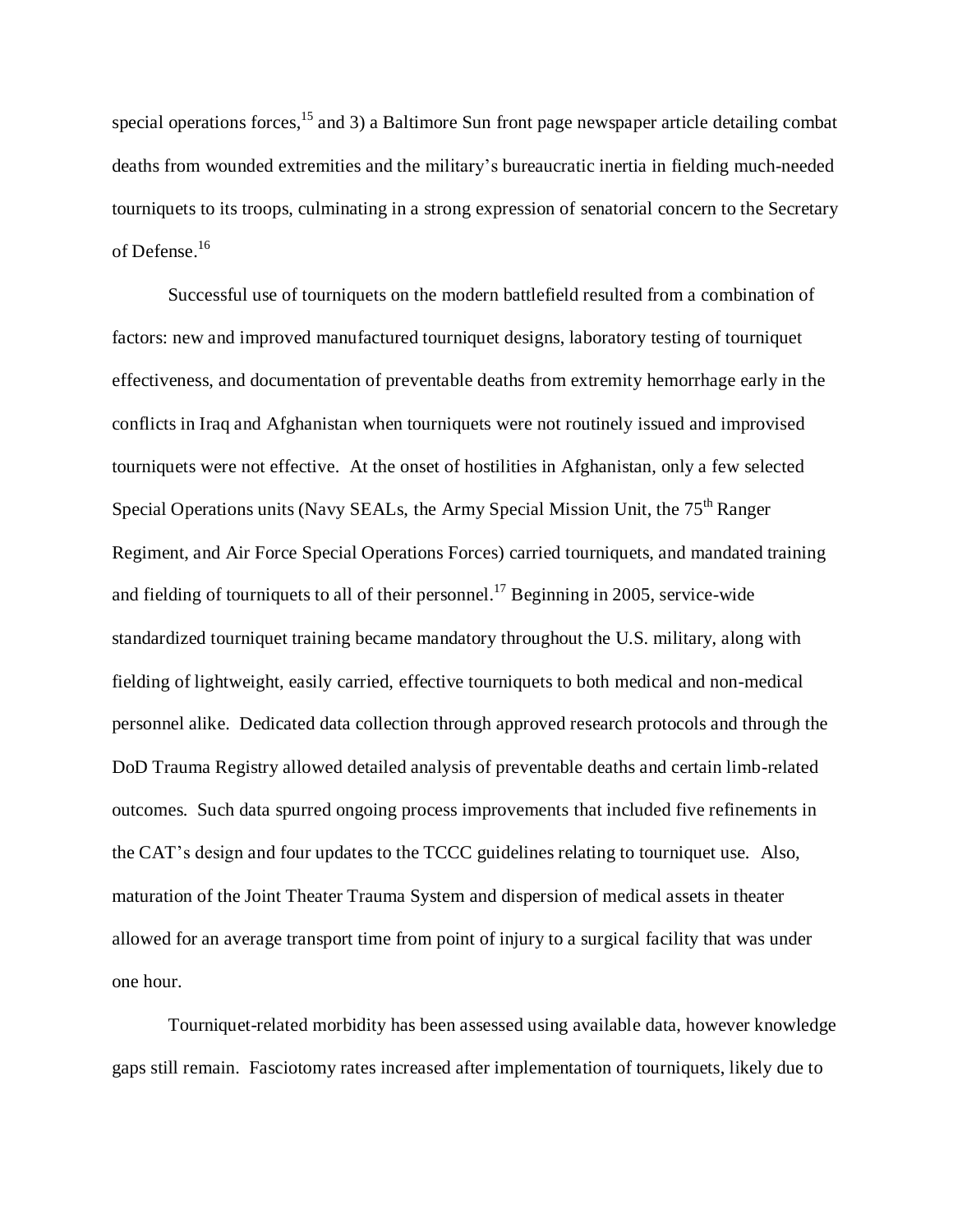increased numbers of lives saved and limbs salvaged, however the relation of fasciotomy to tourniquet use has not been clearly defined and potential for otherwise unnecessary fasciotomy exists, particularly in cases of a "venous tourniquet" which occludes venous outflow while failing to occlude arterial inflow.<sup>1,18,19</sup> Although studies to date show no increased limb dysfunction or late amputations as a function of prehospital tourniquet use, detailed long-term follow-up studies have not been done.

Due to commonly short evacuation times in Afghanistan after the Secretary of Defense directive for such in 2009, tourniquets have been routinely left in place until the patient is under the care of a surgeon. When evacuation time is long, which is common in immature theaters of conflict and on Special Operations missions, failure to re-evaluate and convert no longer needed tourniquets to hemostatic or pressure dressings may lead to prolonged ischemia and avoidable loss of the extremity. Recently, a casualty suffered a surgical amputation of the lower limb due to a tourniquet left in place during a long evacuation to a local national hospital with a total tourniquet time of 8 hours; upon surgical exploration of the leg, no major vascular injury was found. If the tourniquet had been converted to a hemostatic or pressure dressing during Tactical Field Care (TFC) or Tactical Evacuation (TACEVAC) Care, it would be reasonable to expect that the amputation could have been prevented. This case illustrates the point that the need for a tourniquet must be re-assessed during both TFC and TACEVAC phases of TCCC, at most 2 hours after initial tourniquet placement, and serves as a reminder that vigilance is required to prevent or minimize tourniquet-related morbidity, particularly when evacuation is long or delayed. There have been no known cases of limbs lost to tourniquet ischemia in U.S. casualties of the Iraq or Afghanistan wars, although there were at least two unpublished cases in Afghanistan of limb loss from tourniquets inadvertently left in place for extended periods in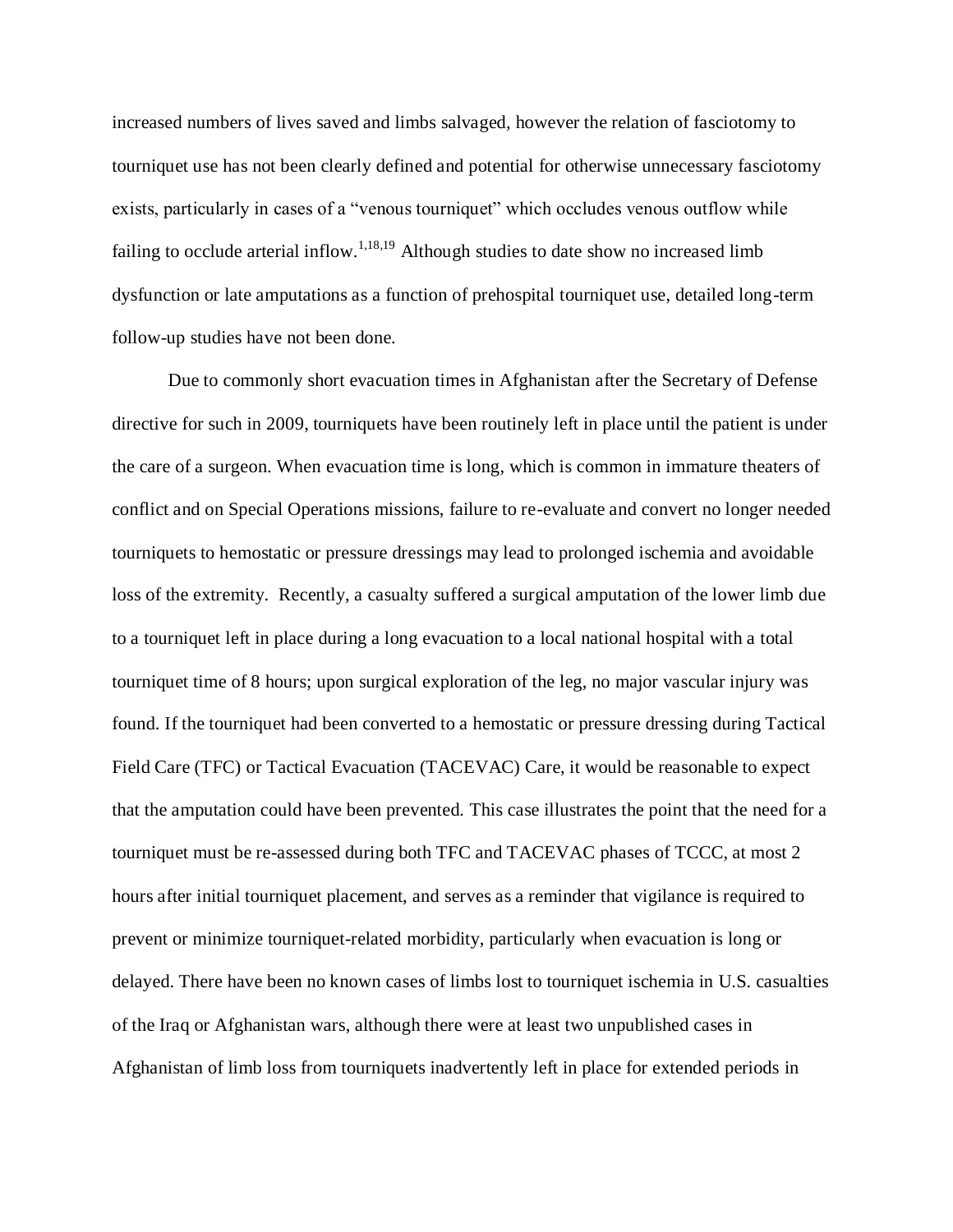Afghan casualties under Coalition care. These events reinforce the need for awareness that, even in well-established combat trauma systems, communication errors and handoff errors can occur, leading to failure to remove a tourniquet and resulting in avoidable harm. Altogether, the tourniquet evidence in the current war indicates that compliance with the TCCC guidelines by the tourniquet user has been associated with a reduction of morbidity and mortality compared with non-compliance. $1,19,20$ 

With the drawdown of combat operations in Afghanistan, we find ourselves at a transition point in combat casualty care that leads us to develop preparations for future worldwide conflicts. For casualties in future conflicts, we aim not only to maximize survival but also to optimize function. Better documentation and analysis of prehospital care along with improved long-term follow-up will allow more detailed assessment of late complications and limb-related functional outcomes in relation to prehospital tourniquet use.

#### **Discussion**

#### **Historic perspective on tourniquet use**

Tourniquet use was a controversial topic in first aid for nearly two millennia.<sup>8,21</sup> The earliest use of tourniquets to control blood loss was associated with surgical amputations, allowing surgeons to perform the procedure with minimum blood  $loss<sup>21</sup>$  During the American Civil War in 1862, Samuel Gross of the Union Army recommended issuing a tourniquet-like device to every combat soldier along with appropriate training.<sup>22</sup> However, criticisms of tourniquet use also occurred during this conflict, often associated with poor outcomes as a result of limited training or prolonged transport time (many hours or even days) to surgical hospitals.

World War I brought the introduction of the battlefield medic, while transport to field hospitals was often delayed. Surgeons often saw the negative effects of tourniquets, and the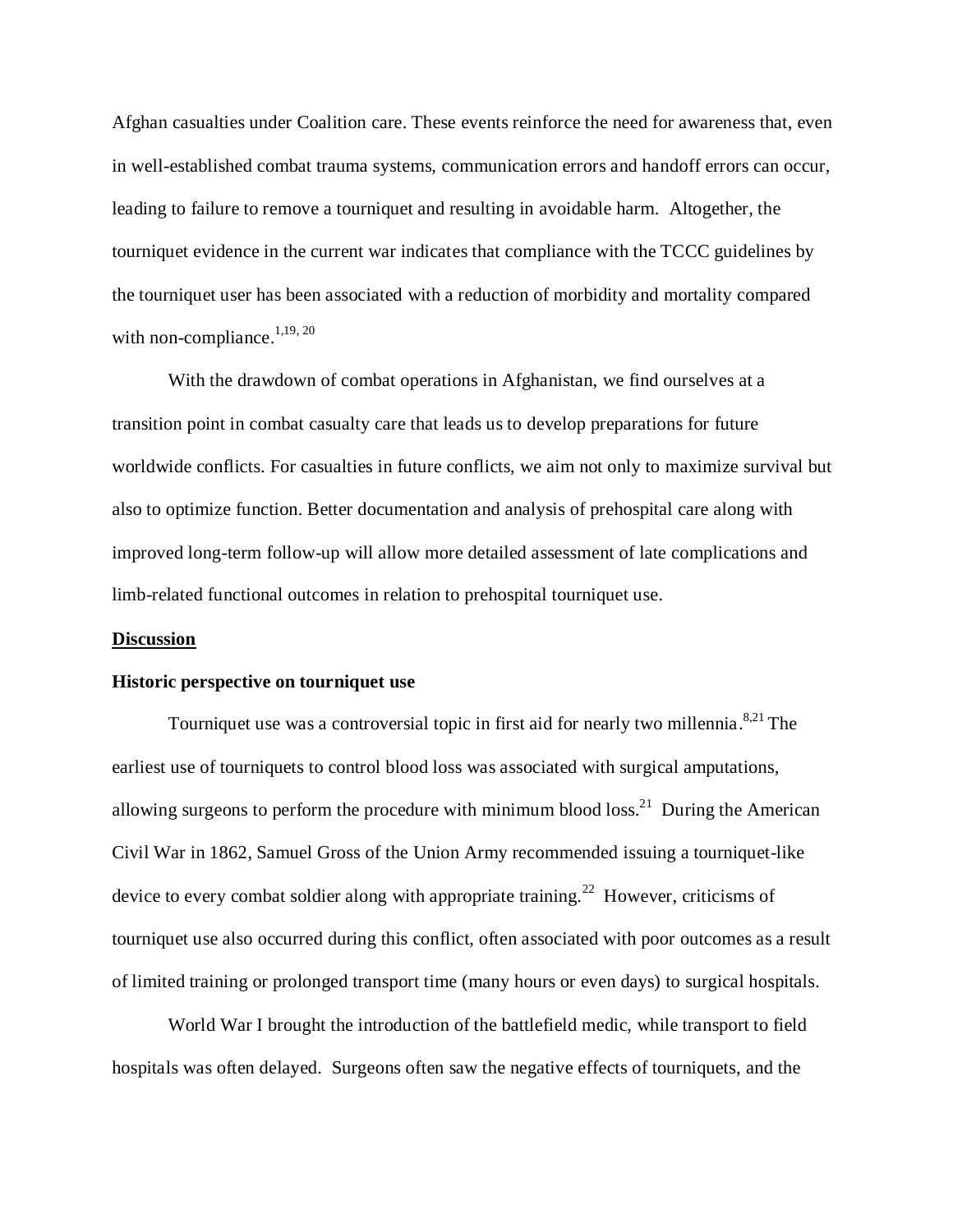prevailing viewpoint was that the tourniquet should be used only after attempting elevation and compression of pressure points, and, as stated in the official British manual of 1918, that "the systematic use of the elastic tourniquet cannot be too severely condemned."<sup>23</sup>

The controversy between the potential lifesaving benefit of the tourniquet and the potential harm persisted through the remainder of the  $20<sup>th</sup>$  century. Most published opinions, however, were written by surgeons and ignored the fact that casualties who exsanguinated from limb hemorrhage never reached the hospital while those who did survive to reach the hospital experienced complications.

In World War II, Wolff and Adkins reported their observations of tourniquets applied prehospital and offered lessons learned from a year in combat in the Italian theater. They noted that the standard-issue tourniquet of the time, a simple canvas strap with spring-tension buckle, lost tension during placement and was often not effective. The authors strongly advocated for early and effective tourniquets.<sup>24</sup>

The Korean and Vietnam wars saw the development of helicopter evacuation from the battlefield, reducing the time to reach surgical treatment. The World War II era tourniquet continued to be used despite ineffectiveness, and many tourniquets were improvised. $2<sup>1</sup>$ 

The 1975 revision of the Emergency War Surgery manual stated "As an emergency measure, until more effective measures can be instituted, external hemorrhage can often be checked by direct pressure...Tourniquets are rarely needed for the control of hemorrhage and should be used only when all other methods fail. A tourniquet properly applied can save life but endanger limb."<sup>12</sup> This recommendation was repeated in the 1988 revision of the text.<sup>13</sup>

Bellamy's analysis of Vietnam combat deaths recorded that 9% of KIA exsanguinated from extremity wounds and that 88% of deaths occurred prehospital. <sup>25</sup> He noted that "a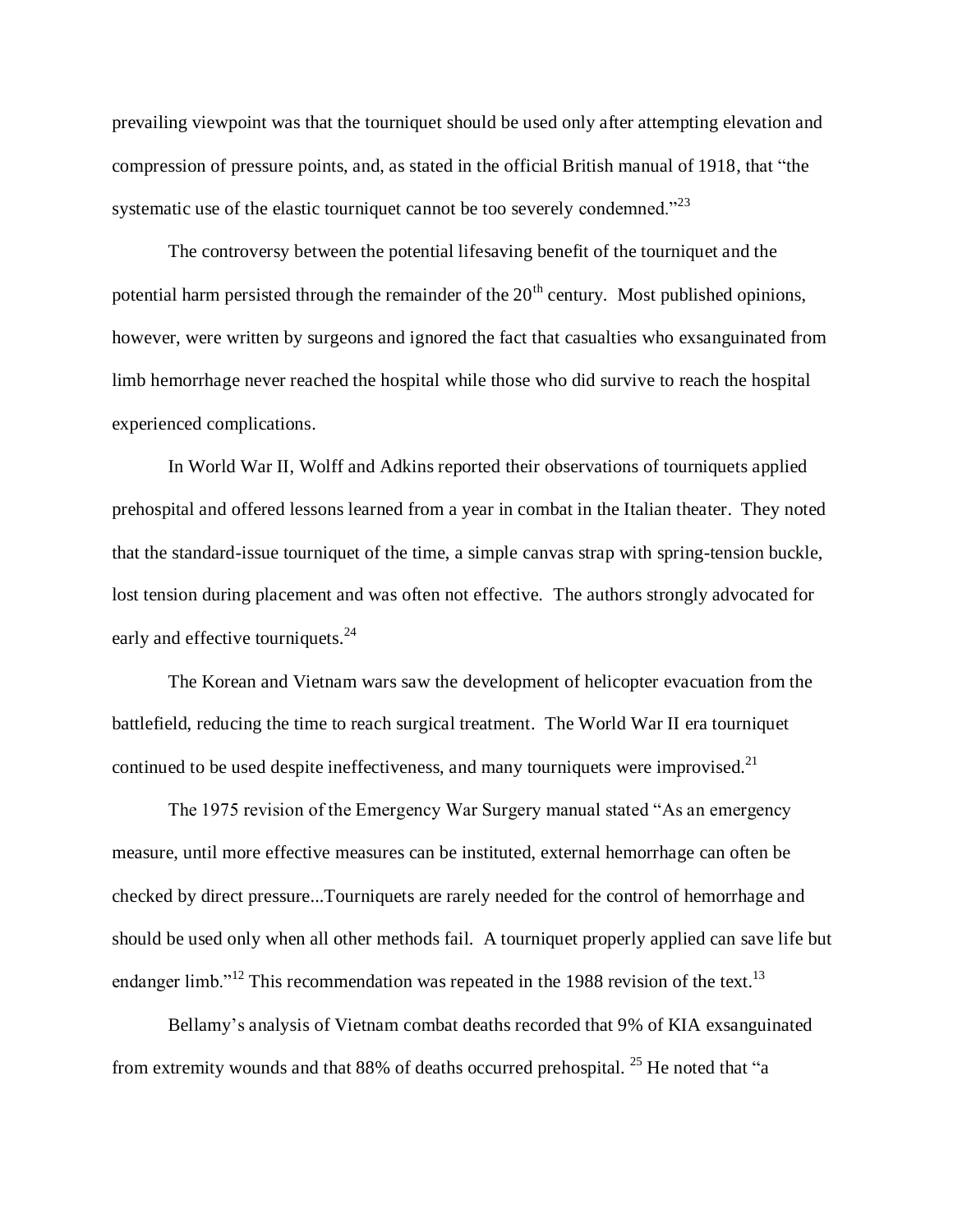substantial number of these casualties exsanguinated from arterial wounds at sites where simple first aid measures (direct pressure, pressure on the cognate artery, or application of a tourniquet) might have been expected to control hemorrhage" and stated that "First and foremost, there is a need to improve the field management of hemorrhage."<sup>26</sup>

The modern era of tourniquet use in the U.S. military required a doctrinal change from tourniquet use as a means of last resort to a means of first aid. Experience gained in Special Operations translated into a formal assessment of needs during Tactical Combat Casualty Care (TCCC) and the publication of guidelines in 1996, for the first time formally describing the circumstances of medical Care Under Fire with appropriate guidelines for three phases of prehospital care.<sup>11</sup> The tourniquet was the only medical intervention recommended under fire, followed by consideration of tourniquet removal and conversion to hemostatic or pressure dressing to control bleeding under more controlled circumstances during TFC and TACEVAC Care. TCCC, including aggressive use of tourniquets to control life-threatening limb hemorrhage, was incorporated in casualty response programs in the Naval Special Warfare Command in 1997, followed quickly by the Army Special Mission Unit, the 75<sup>th</sup> Ranger Regiment and Air Force Special Operations Forces.

A formal evaluation of various tourniquets was first published in  $2000$ ,  $27$  demonstrating a new commitment to optimizing device performance. In 2003, tourniquet devices were further evaluated for use in Iraq and Afghanistan. Testing at the USAISR found that the Combat Application Tourniquet (CAT), the Special Operations Forces Tourniquet-Tactical (SOFTT) and the Emergency & Military Tourniquet were all effective at stopping distal blood flow in human volunteers.<sup>14</sup> The CAT has since become the most widely fielded tourniquet in the U.S. military, initially by USSOCOM<sup>28</sup> and later by the rest of the U.S. military. By 2006, after a decade of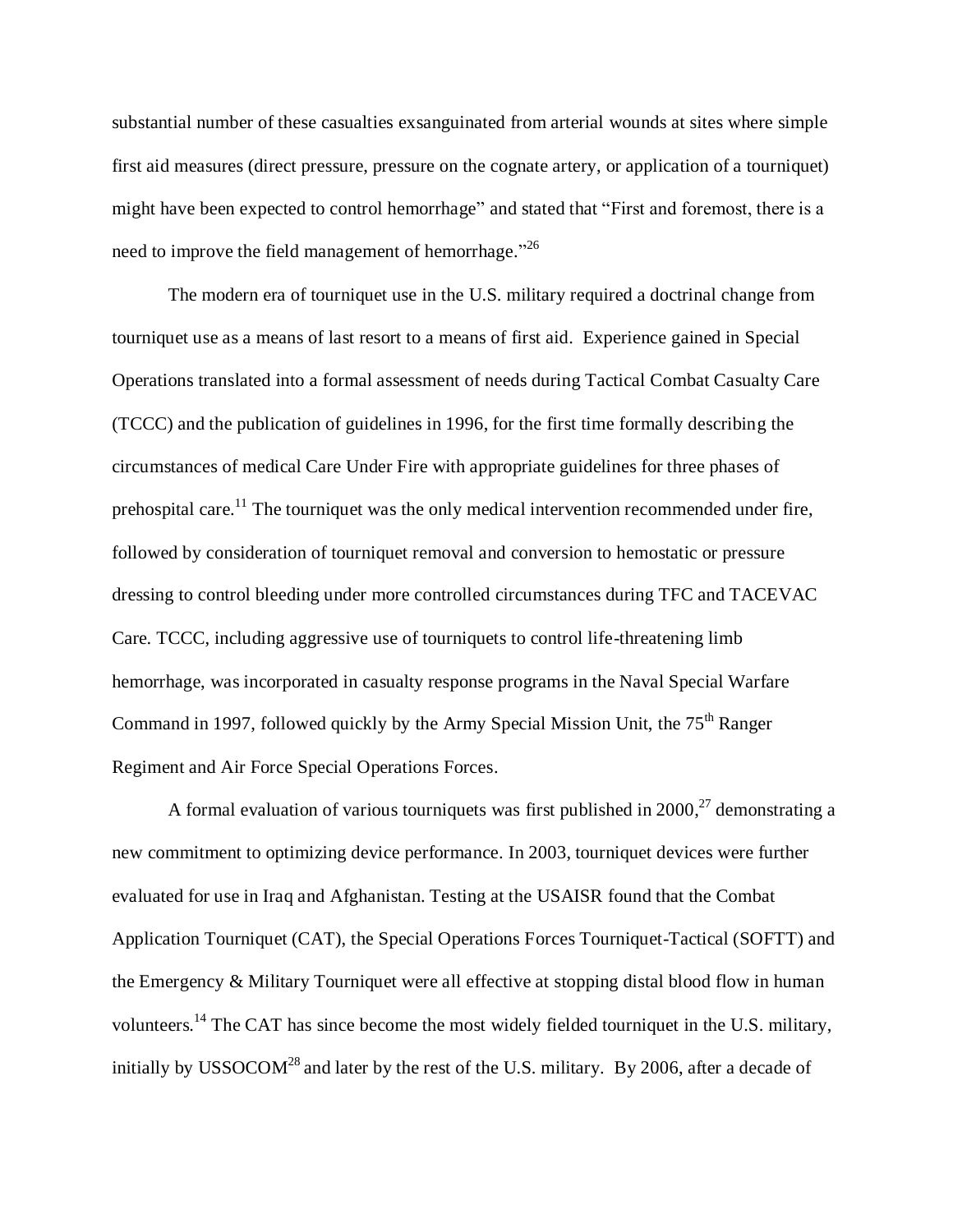commitment by key advocates to design, test, train, and field battlefield tourniquets, tourniquet use on the battlefield had become ubiquitous.<sup>7,17</sup> In 2009, Kragh et al demonstrated clearly that for casualties with uncontrolled limb hemorrhage, survival with tourniquet use was higher than without, particularly if a tourniquet was applied before onset of shock, emphasizing that, within the comprehensive military trauma system with effective devices, training, and fielding to all forces, that mortality was improved while morbidity was minimized.<sup>9</sup>

# **Preventable deaths**

Analysis of combat mortality data during the Iraq and Afghanistan wars led to an improved understanding of the potentially preventable causes of combat death and spurred new strategies for medical treatment, training and equipment. A focus on limb hemorrhage in particular provided the data to support widespread implementation of tourniquet use by U.S. forces. An analysis of 82 fatalities in U.S. Special Operations Forces from 2001-2004 showed that 12 (15%) deaths resulted from potentially survivable wounds, including 3 of 12 (25%) with "tourniquetable" hemorrhage. <sup>15</sup> A larger study published in 2008 of 982 U.S. military fatalities showed similar results, with 24% of deaths designated potentially survivable and 33% of the potentially preventable deaths attributed to limb hemorrhage.<sup>29</sup>

In 2012, Eastridge et al published an analysis of 4,596 battlefield deaths occurring from 2001-2011.<sup>30</sup> This largest study reinforced the findings of prior studies, with 24% of prehospital combat deaths designated as potentially survivable. Of the potentially survivable deaths, 91% resulted from hemorrhage, with 12% attributed specifically to limb hemorrhage. This study also focused renewed attention on prehospital interventions since 87% of combat deaths occurred before arrival at a medical treatment facility. A clear decrease in deaths from limb hemorrhage over the course of the war was demonstrated, with 6.7-fold decrease in limb hemorrhage deaths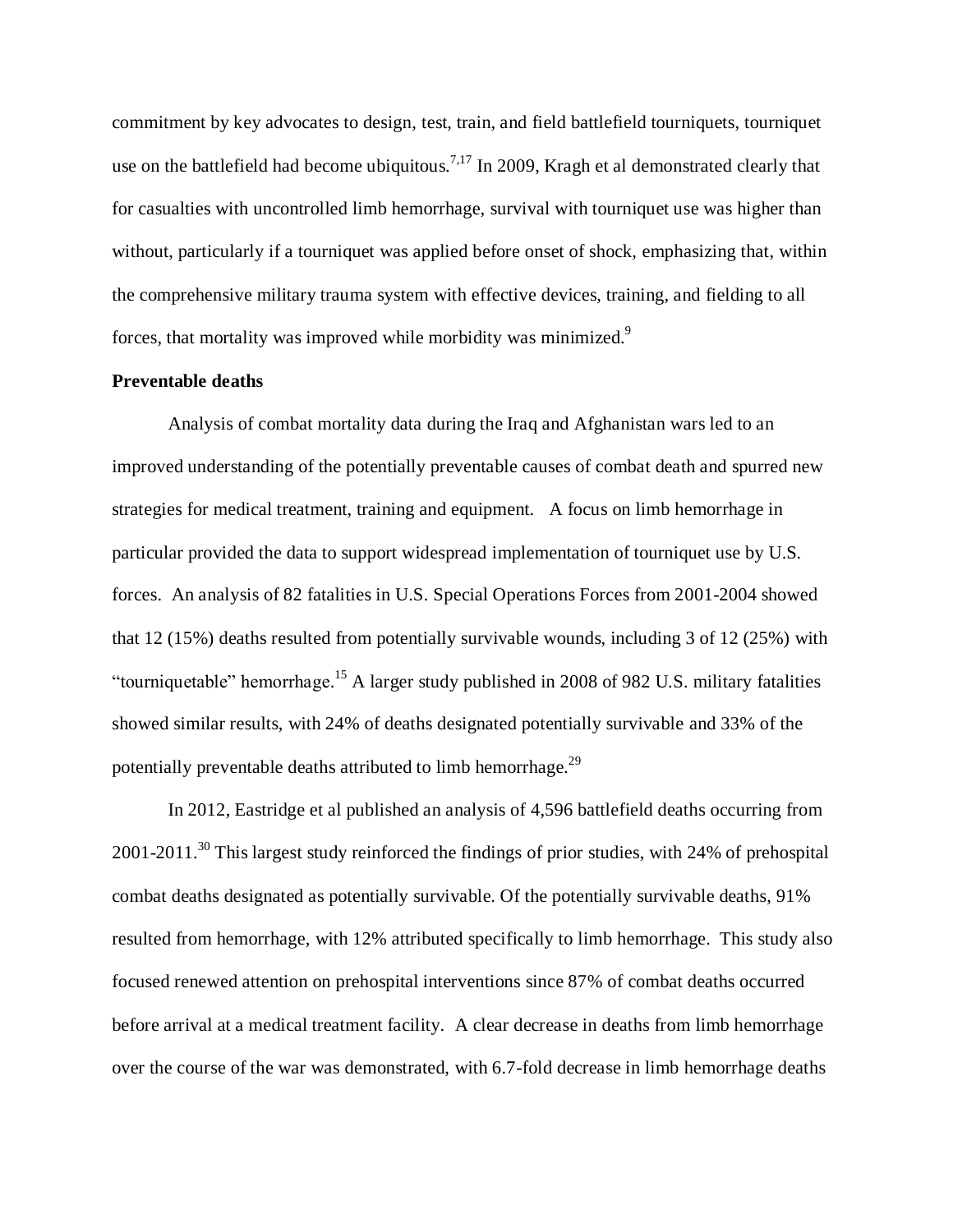annually occurring after full implementation of training and dissemination of tourniquets among U.S forces.

## **Published series on tourniquet use**

Battlefield tourniquet use in the modern era has demonstrated a positive risk-to-benefit ratio, shown to save lives with low morbidity. Several series of combat use have been reported.

The Israeli Defense Force experience was reported in a retrospective study of 550 casualties, 91 of whom received a tourniquet. They reported no deaths from uncontrolled limb hemorrhage and a 47% incidence of non-indicated tourniquet placement, based on both tactical and anatomic indications taught in training; 78% of tourniquets were effective (completely stopped bleeding) and neurologic complications occurred in 6.4% of limbs with tourniquet times of 109-187 min. $^{31}$ 

A retrospective review of all 165 patients arriving at Baghdad's  $31<sup>st</sup>$  CSH in 2004 with major traumatic amputation, extremity vascular injury or prehospital tourniquet compared casualties with tourniquets applied prehospital and in the emergency department (40% of casualties) to those without tourniquet use (60%). Tourniquet use was associated with improved hemorrhage control in this study. Of note, 18% of tourniquets were non-indicated, 15% were ineffective and another 15% rebled after resuscitation. No tourniquet-related complications were reported. This study, conducted at a time before widespread tourniquet training and distribution to U.S. forces, demonstrated that 4 of 7 deaths might have been prevented with earlier tourniquet  $use.<sup>32</sup>$ 

In 2006-2007, a prospective observational survey (in three time periods) was conducted at a single combat support hospital in Iraq. These reports demonstrated 90% mortality for casualties with tourniquets placed after the onset of shock and 10% mortality for those with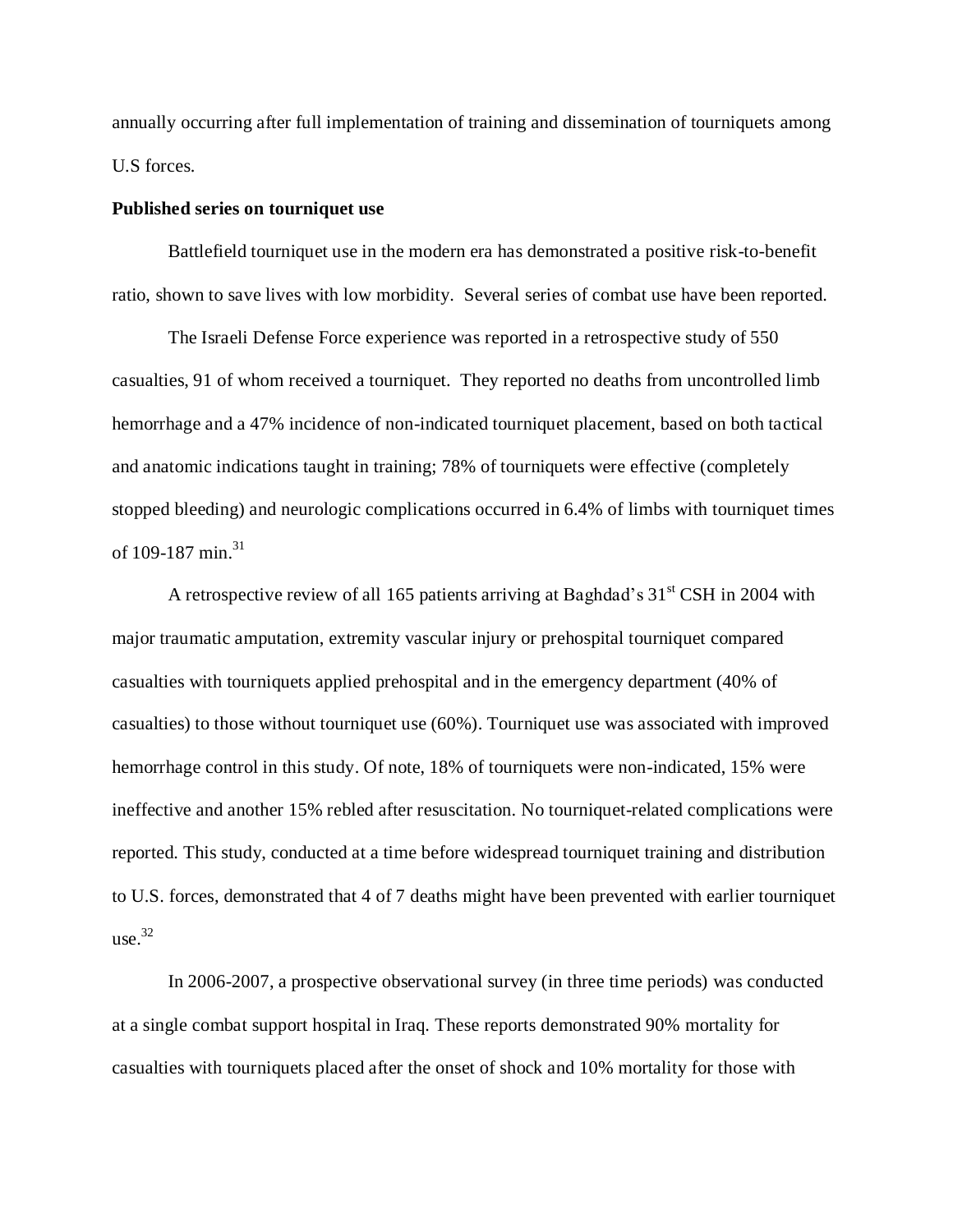tourniquets placed before shock onset, providing strong support for early tourniquet use. Ineffective tourniquet placement (persistent bleeding or persistent distal pulses) occurred in 28% of patients. Morbidity in this series was low, with a 1.7% incidence of transient nerve palsy and no amputation directly attributable to tourniquet use alone, although an increase in both amputation and fasciotomy rates was associated with tourniquet use longer than 2 hours. Morbidity assessment was challenging with many associated injuries, and long-term follow-up was absent in these reports. However, the lifesaving benefit of early tourniquet use was clearly demonstrated.1,9,10,33

The 75<sup>th</sup> Ranger Regiment experience was reported in a retrospective study of 419 casualties, of which a total of 89 limb tourniquets were applied to 66 casualties with no resultant complications. Of these casualties with tourniquets, 95% reached the next level of care alive and 94% ultimately survived. Sixteen percent of these survivors had underlying injuries that resulted in limb amputations, however no amputation was attributed directly to tourniquet use. Additionally, this study noted that non-medical personnel accounted for 42% of tourniquet applications.<sup>34</sup>

Common themes of the modern combat publications illustrate that early tourniquet use prevents limb exsanguination and saves lives, that non-indicated tourniquet placement is common (even when CUF is included as an indication), and that morbidity is uncommon when tourniquet use is relatively brief. Ineffective tourniquet use remains common, and in one process improvement project published in 2012, 83% of limbs treated with a tourniquet had palpable distal pulses and 74% did not have a major vascular injury; concurrently no major vascular injury presented without a tourniquet.<sup>3</sup> This experience further supports that a certain amount of "over treatment"—placement of tourniquets later deemed "unnecessary"—may be needed to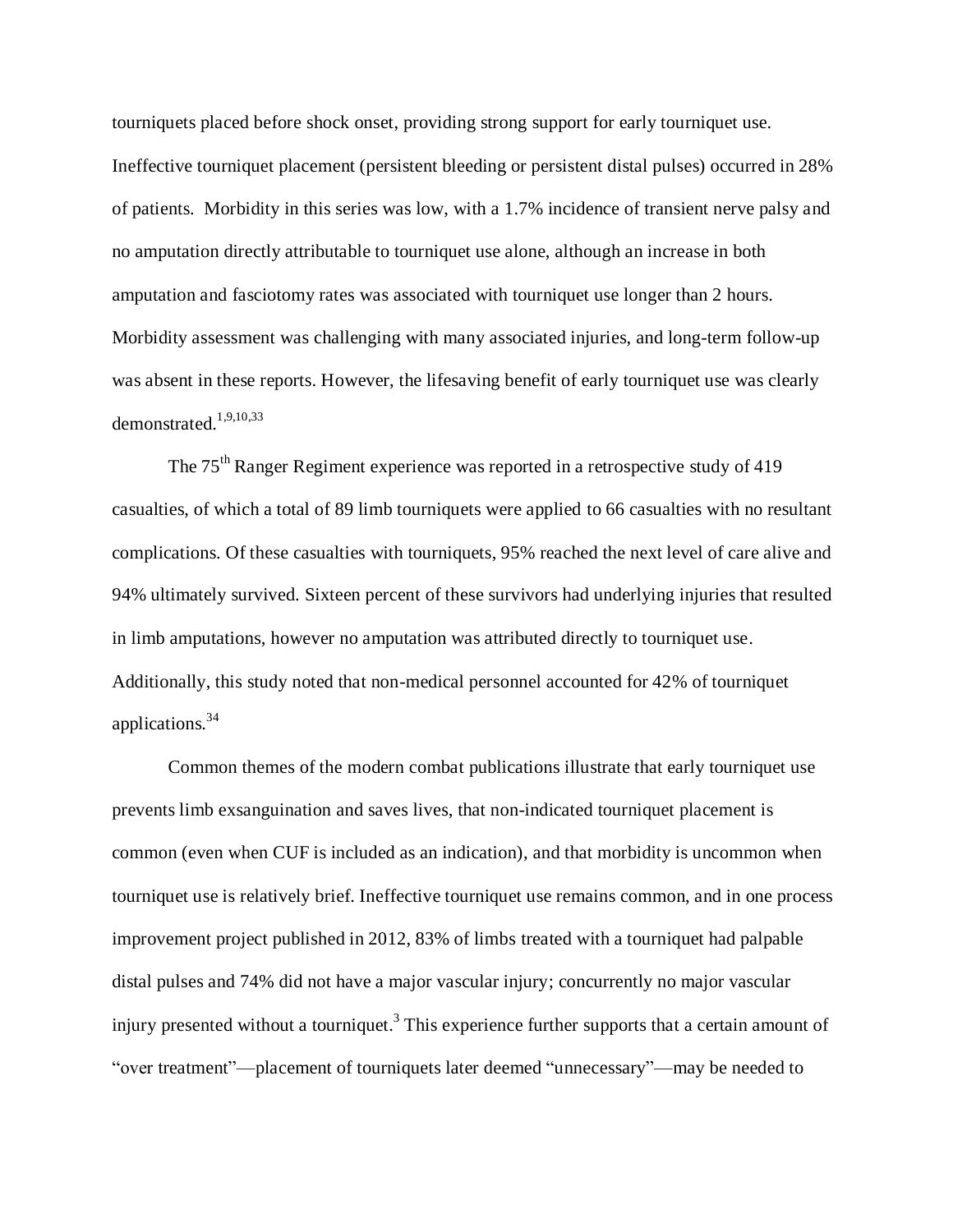achieve a zero miss rate for exsanguination, however additional emphasis should be given to improving training on tourniquet indications and early conversion to hemostatic or pressure dressing in the field.

#### **Indications for tourniquet use**

TCCC guidelines specify that tourniquets should be applied for life-threatening external hemorrhage that is anatomically amenable to tourniquet application, the only medical intervention recommended during  $CUF<sup>35</sup>$  Due to tactical priorities during the CUF phase which override those of routine, non-tactical medical care, the capacity for assessment and treatment is limited and tourniquets may be placed aggressively to prevent exsanguination.

Other published indications for tourniquet use include situational indications such as mass casualty events, total darkness, and situations where the patient requires an airway or breathing intervention. Anatomic indications also include arterial hemorrhage and traumatic amputation above the wrist or ankle.<sup>31,33,36</sup>

In a prospective observational survey of 728 casualties with 953 limb injuries, indications for tourniquet placement were categorized by amount of hemorrhage, anatomic indications, and situational indications. Of these, 51% had major hemorrhage and 49% had minor hemorrhage. The most common anatomic indications for tourniquet placement were open fracture (27%), traumatic amputation (26%), soft tissue wounds (20%), and vascular injuries (17%). The most common situational indication for tourniquet placement was bleeding from multiple sites (61%); it was stated that CUF and other situational indications for tourniquet placement were underreported in this survey.<sup>33</sup>

The CoTCCC recommends tourniquet placement for life-threatening hemorrhage, including suspected life-threatening hemorrhage that is not fully assessed during CUF, multiple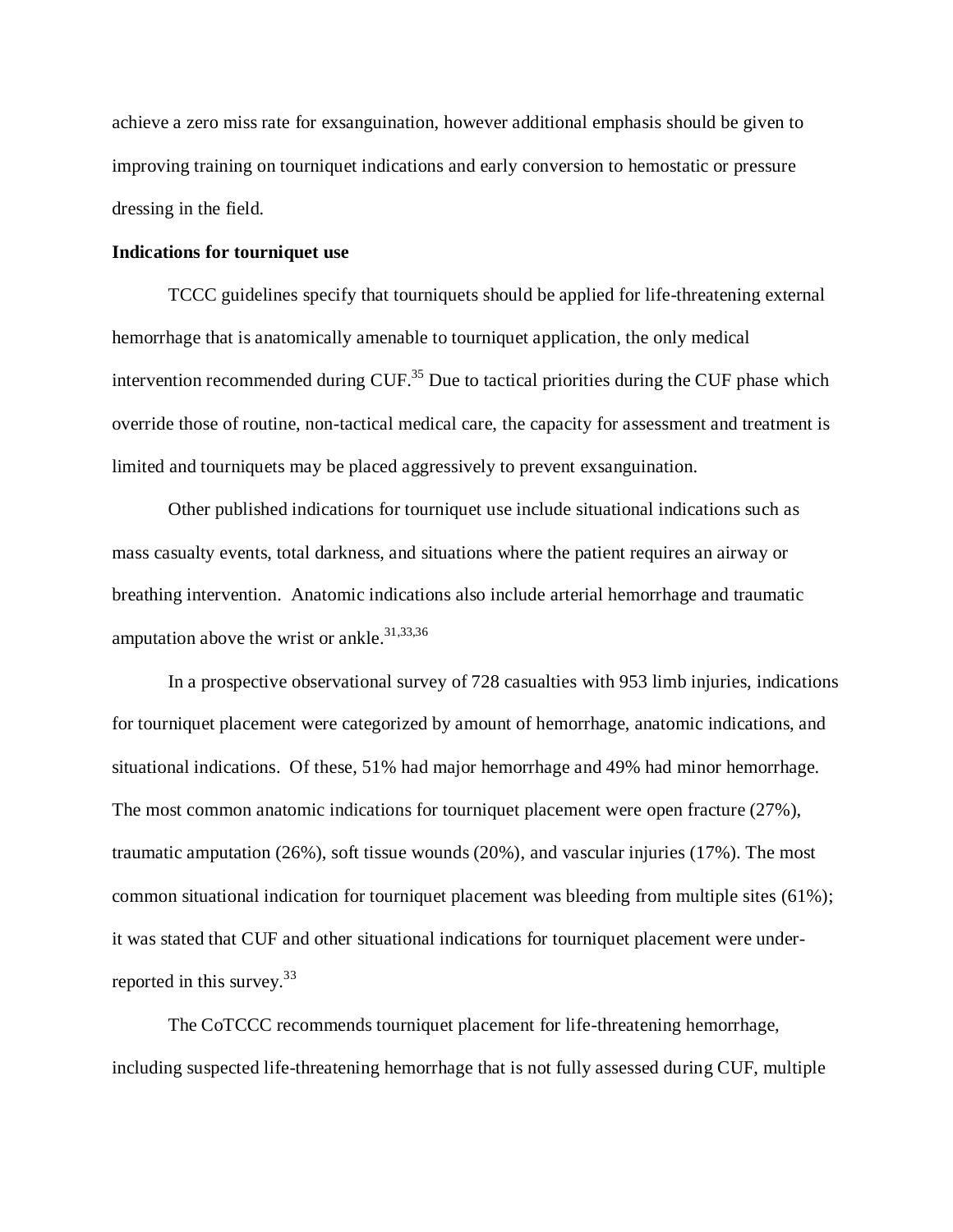casualty situations, or multiple injuries requiring intervention in a single casualty, and for all major amputation injuries.

# **Recommendations for conversion of tourniquet to hemostatic or pressure dressing**

The 2013 TCCC guidelines stated that after tourniquet placement, reassessment is recommended during the TFC and TACEVAC phases of care and that conversion to hemorrhage control with a hemostatic or pressure dressing should be attempted if evacuation is anticipated to be longer than two hours. $35$ 

The Ranger Medic Handbook  $(4<sup>th</sup>$  edition) has a tourniquet conversion procedure that lists four indications for conversion: bleeding is controlled, hemostatic dressing is effective, evacuation is prolonged (in time or distance), or the user is relocating the tourniquet distally. If any indication is present, then the tourniquet is loosened and the wound assessed for bleeding.<sup>37</sup>

Additional published guidelines for tourniquet conversion include the report of a 2003 Army expert panel that recommend tourniquet conversion to hemostatic or pressure dressing if the casualty is not in shock and conversion can be monitored regularly for rebleeding; the panel recommended not to loosen the tourniquet if there is an amputation or arterial injury or if the tourniquet has been in place  $\geq 6$  hrs.<sup>38</sup>

Doyle et al published a similar tourniquet removal algorithm intended for civilian EMS: in the absence of circulatory shock, unstable clinical situation, or limited personnel/resources preventing placement of a pressure dressing or monitoring for rebleeding, tourniquets may be considered for removal. For an amputated extremity, leave the tourniquet on. Otherwise, apply a pressure dressing and loosen the tourniquet. If significant rebleeding occurs, retighten the tourniquet until arrival at higher level of care.<sup>36</sup>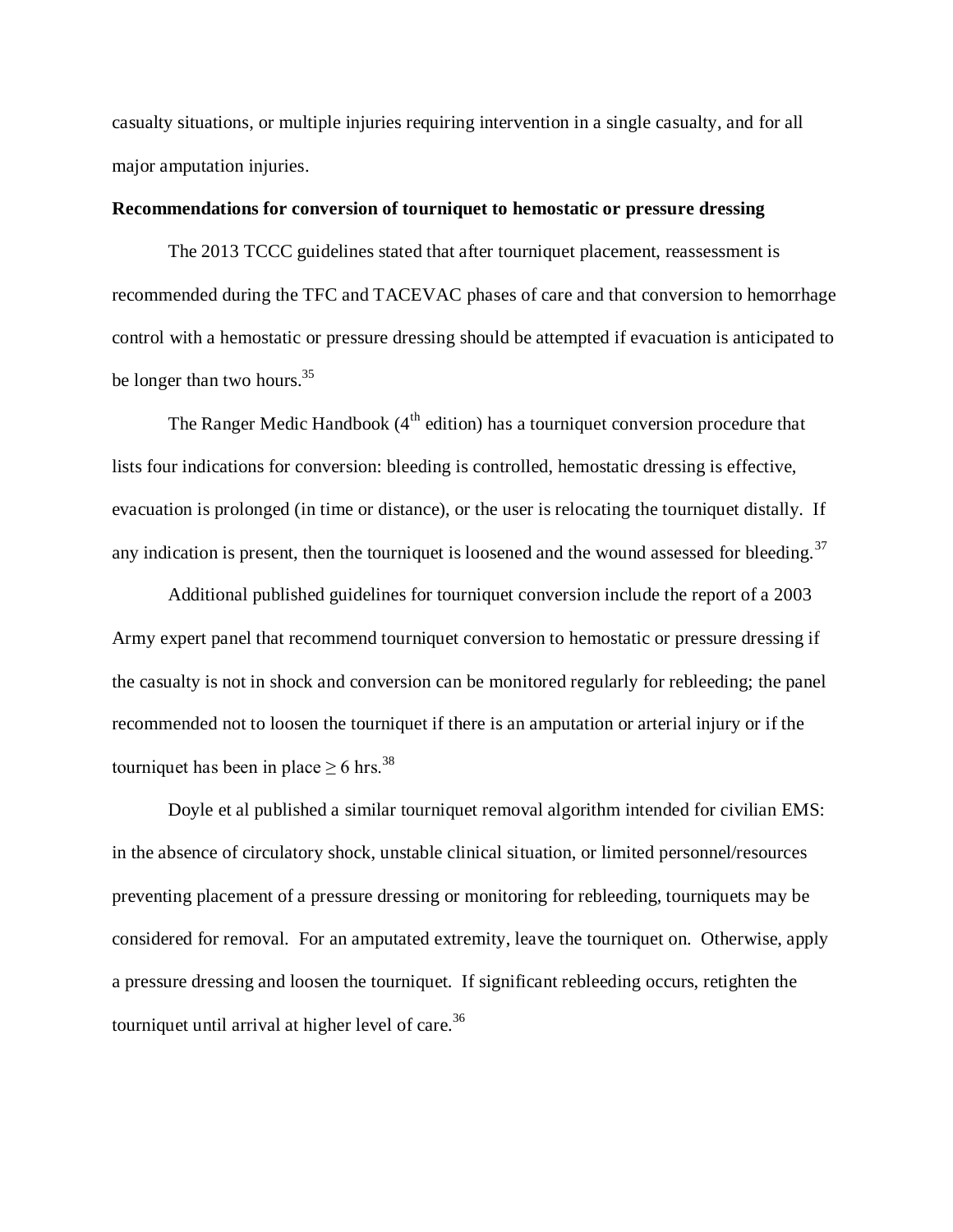Periodic loosening of tourniquets for the purpose of reperfusing the limb has resulted in incremental exsanguination and has no role on the battlefield, as described by Wolff and Adkins in 1945 and re-emphasized by Walters and Mabry in 2005.<sup>24,38</sup> Additionally, periodic reperfusion of the ischemic limb may increase the amount of damage to the limb by worsening of the ischemia-reperfusion injury. $39$ 

Three criteria for tourniquet conversion to a hemostatic or pressure dressing were selected for inclusion in this 2014 update to the TCCC guidelines: the casualty is not in shock, it is possible to monitor the wound closely for bleeding, and the tourniquet is not being used to control bleeding from an amputated extremity. All three criteria must be met before considering tourniquet conversion.

## **Complications of tourniquet use**

A thorough understanding of the risks of tourniquet use has led to process improvements that have allowed for an improved risk-to-benefit ratio for tourniquet use during the  $21<sup>st</sup>$  century wars.

Potential complications of tourniquet use are many, and have been reported in great detail in the orthopedic surgery literature.<sup> $40,41$ </sup> However, the complications from emergency tourniquet use are much more difficult to quantify in comparison to elective surgery due to the effects of the injury itself which may contribute to similar outcomes. Kragh et al selected the following complications to report in their prospective observational study of tourniquet use: amputation, fasciotomy, clot, palsy, myonecrosis, acute renal failure, significant pain, and rigor.<sup>1,19</sup> In general, complications of tourniquet use result from direct pressure at the site of the tourniquet, venous congestion, rebleeding from a partially occlusive tourniquet, or ischemia induced by arterial occlusion.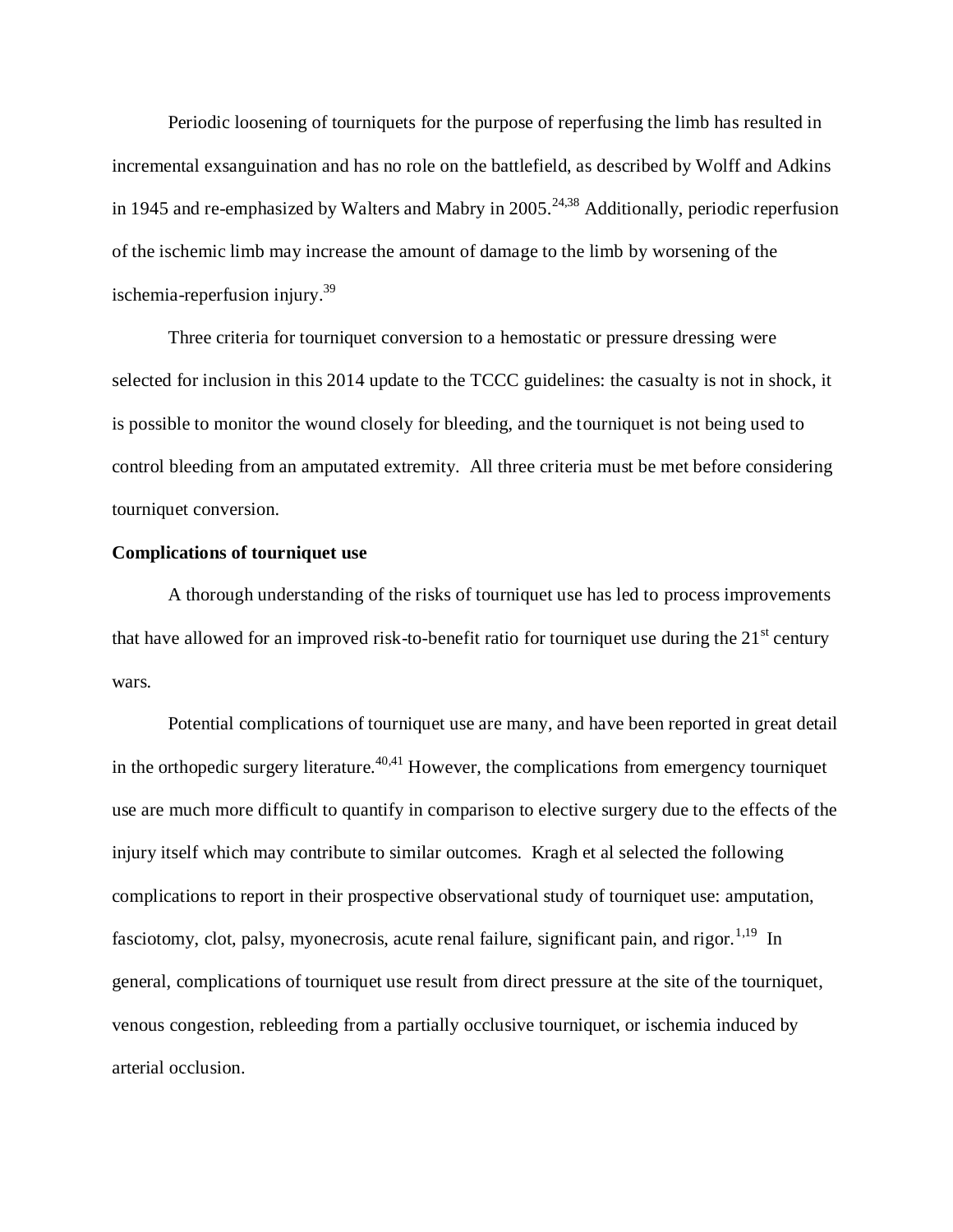Direct pressure injuries are risked with narrower tourniquets and higher tourniquet pressures, resulting in nerve palsy, vascular injury, or direct tissue injury. Such iatrogenic injuries may be minimized through the use of wider tourniquets at lower compression pressures.42,43 Device selection has been instrumental in reducing direct pressure injuries. TCCC guidelines and training have also recommended placement of a second tourniquet side-by-side with the first if the initial application is ineffective, thereby effectively widening the tourniquet, an innovation from users in the field that led Dr. John Kragh to clarify its usefulness and to propose its implementation formally.<sup>35</sup> Conversion to wider pneumatic tourniquets, as is frequently done on arrival to a surgical facility, may further reduce the risk of pressure injuries.

The "venous tourniquet" occurs when the tourniquet is tight enough to occlude venous outflow from the limb while failing to occlude arterial inflow. Continued inflow of blood with impaired outflow leads to loss of blood in the body's core and swelling of the distal limb with higher risk of compartment syndrome, but may also increase the amount of wound bleeding, particularly from venous injuries. Kragh et al in 2008 reported that 44 of 232 casualties with prehospital applied tourniquets had persistent bleeding on arrival to a combat support hospital and 43 of the 232 had persistent distal pulses; these casualties experienced an increased morbidity and mortality rate. The authors described the clinical progression associated with ineffective tourniquets: persistent pulse, venous congestion, venous distension, rebleeding after a period of hemorrhage control, expanding hematomas, compartment syndrome, fasciotomy, and death.<sup>1,19</sup> These observations resulted in two refinements of the TCCC Guidelines in 2008: 1) the elimination of the distal pulse on the extremity was added as a goal of tourniquet application; and 2) the recommendation to use a second tourniquet rather than overtightening the first tourniquet to achieve both bleeding control and stoppage of the distal pulse.<sup>35</sup>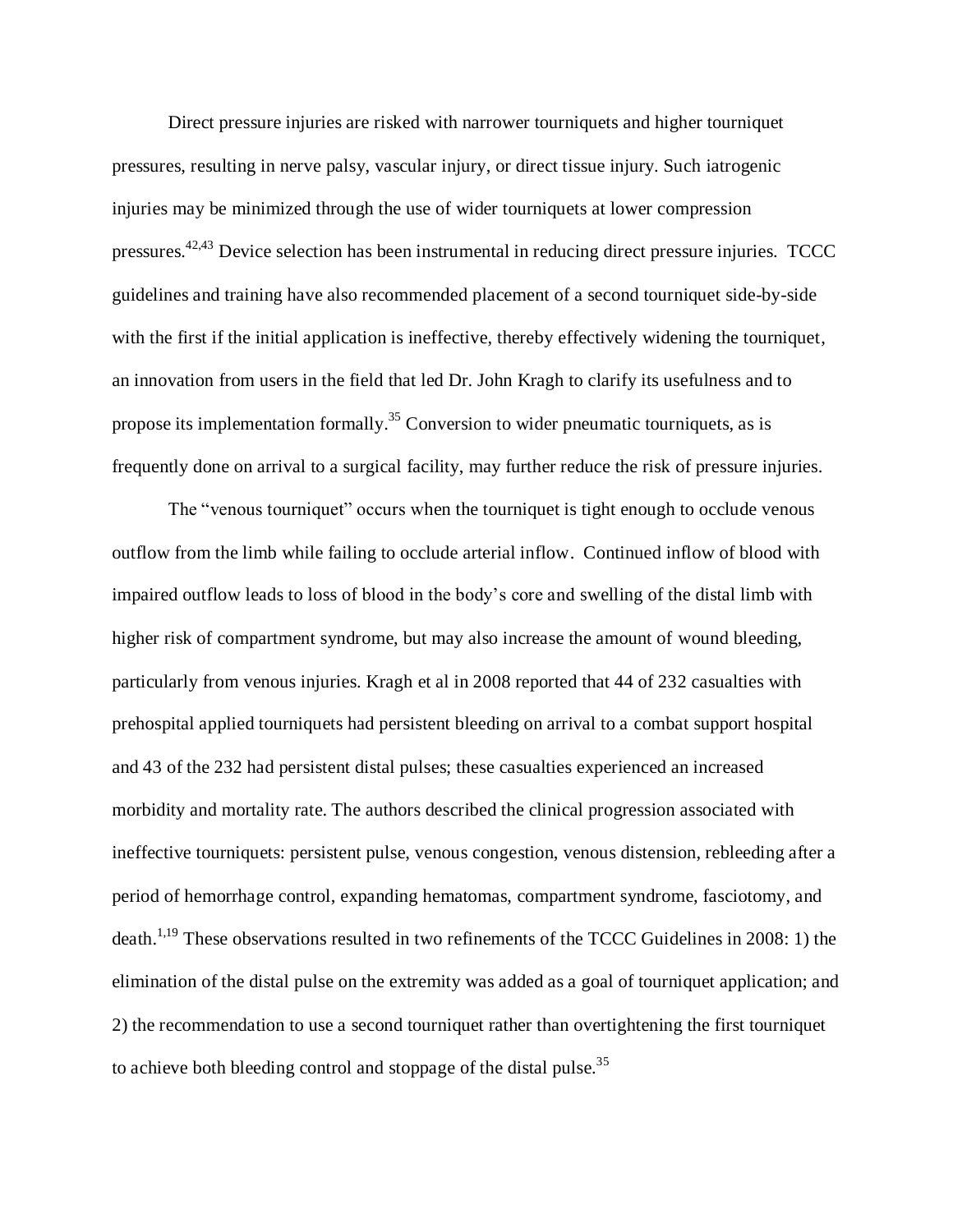Clinical evidence indicates that field tourniquet placement may be effective but at the hospital or after resuscitation is begun, the tourniquet may become ineffective due to an increase in the blood pressure; $^{32}$  this loss of effectiveness during resuscitation underscores the need for reassessment of tourniquet use so that the tourniquet may be retightened or adjusted. New evidence also indicates that initial tourniquet placement may be effective but within a minute, muscle tension under the tourniquet may lessen causing the tourniquet to become ineffective;<sup>44</sup> this early loss of effectiveness underscores the need for early reassessment of tourniquet use so that the tourniquet may be retightened or adjusted.

Training must emphasize that tourniquets need to achieve both cessation of bleeding and stoppage of the distal pulse and that frequent reassessment is essential to maintain effectiveness of the tourniquet. It is recognized that partial amputation and isolated arterial injury may result in no palpable distal pulse, while in many combat situations obtaining full exposure and removing footwear to check pulses may be delayed; in such cases, visibly confirming control of wound hemorrhage suffices. In darkness, palpation for pulses may be more useful than observing for hemorrhage.

Ischemic complications increase as tourniquet time increases. There is no consensus on an absolutely safe duration for tourniquet use, however a range of 1-3 hours has been suggested, with 2 hours accepted as a useful guideline for safe usage during elective surgery.<sup>1,45-49</sup> Serum creatine phosphokinase (CPK) has been used as a marker for limb muscle damage at and distal to the tourniquet. In dogs, the CPK does not increase after one hour of ischemia, but rises after 2-3 hours of ischemia.<sup>50</sup> In addition, Olivecrona et al demonstrated that tourniquet times longer than 100 minutes were associated with an increase in complications after knee arthroplasty (independent of comorbidities or primary/revision indication) with the odds of a complication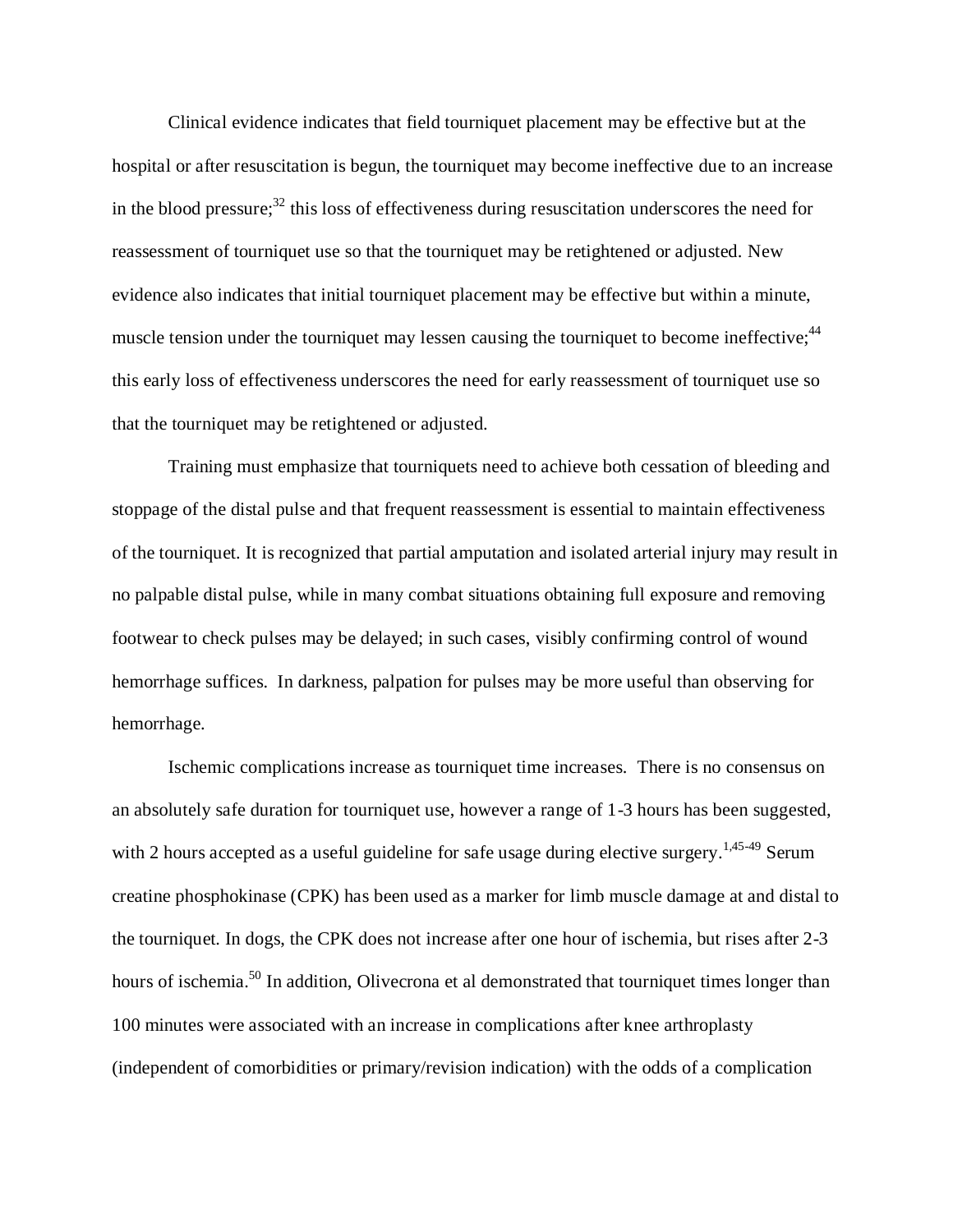increasing by 20% for each 10 minutes of longer tourniquet time throughout a range of 39-156 minutes.<sup>51</sup> Other authors have postulated that the effects of traumatic injury and blood loss may reduce the ischemic tolerance of the limb in comparison to elective surgery, suggesting that safe tourniquet times may be shorter than expected for patients in shock.<sup>52,53</sup>

In general, minimizing tourniquet time is the most effective strategy to minimize the risks of tourniquet-related injury. Minimizing harm is particularly important for those casualties who may have had a tourniquet placed for hemorrhage that is not life-threatening, which may frequently occur during real-world scenarios during CUF. While 2 hours is generally considered a safe duration of tourniquet use, the CoTCCC supports conversion of the tourniquet to a hemostatic or pressure dressing at the earliest opportunity rather than routinely waiting 2 hours; this 2014 revision to the TCCC guidelines strengthens and clarifies the recommendation to convert tourniquets as soon as possible during the TFC or TACEVAC phases of care.

The CoTCCC has also considered the question of whether to remove a tourniquet that has been used for prolonged periods during TFC or TACEVAC care. It should be emphasized that if tourniquet conversion has been attempted unsuccessfully within 2 hours of initial use, then repeated attempts at tourniquet conversion are not recommended. In some cases, a second attempt to convert the tourniquet may be indicated, particularly if conditions for wound management have significantly improved, however, in general, the need to attempt tourniquet conversion after 2 hours should only arise when earlier conversion was neglected or impractical due to circumstances.

Prolonged ischemia can result in irreversible damage to limbs necessitating amputation. Skeletal muscle ischemia-reperfusion injury results in accumulation of lactic acid and break down of cells with release of myoglobin, potassium, and other intracellular products into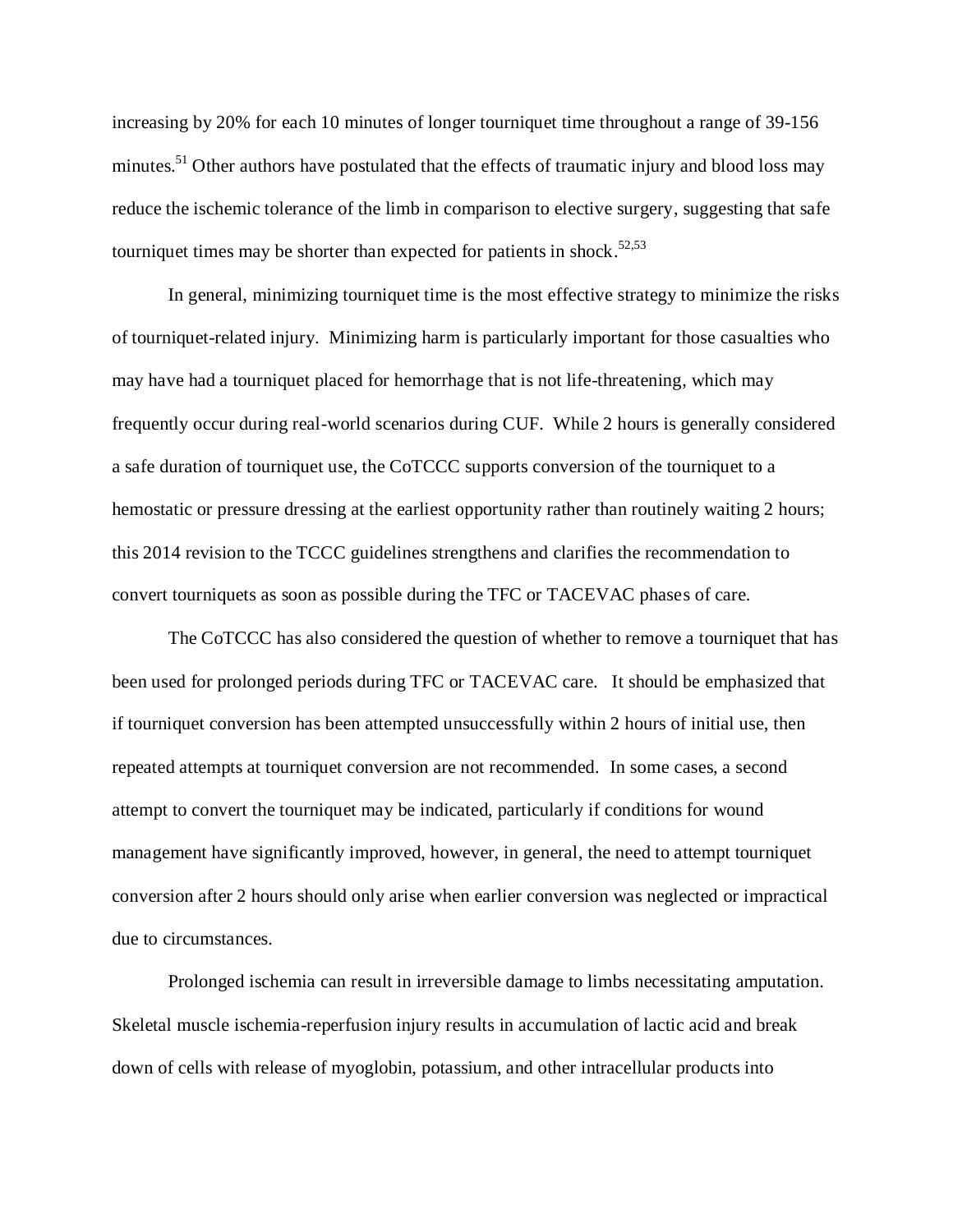circulation.54,55 Release of tourniquets also causes transient hypotension, attributed to vasodilation of the reperfused limb and blood loss.<sup>47,56</sup> Myoglobinemia may result in varying degrees of kidney damage beginning at the time of limb reperfusion, with gradual progression of hyperkalemia and acidosis which may need to be treated with renal replacement therapy.<sup>54</sup>

The time length between ischemia-reperfusion and life-threatening hypotension or renal failure depends in part on the volume of ischemic tissue as well as the temperature of the limb. A published consensus opinion held that removal of a tourniquet that has been in place longer than 6 hours without successful conversion should not be removed until the casualty has reached a surgical facility.<sup>38</sup>

Research in animals dating back to the 1910s shows that irreversible ischemic damage to muscle occurs when arterial inflow is occluded for longer than 5-6 hours at room temperature,<sup>57-</sup>  $59$  however the threshold for meaningful functional recovery may actually be shorter.<sup>52</sup> The effects of traumatic injury and blood loss on ischemic time have been shown to reduce the threshold to less than 3 hours for functional recovery in an animal model.<sup>53</sup> On the contrary, the effect of local hypothermia has been shown to have a protective effect on muscles exposed to tourniquet-induced ischemia.<sup>60-62</sup>

The length of safe use of emergency limb tourniquets is complicated by the observation that many tourniquets may not completely occlude arterial inflow and limb cooling may limit damage to ischemic tissue, therefore actual cases do not replicate laboratory conditions. Functional recovery after prolonged use has also been reported.<sup>49,63</sup> Therefore, there is no absolute time at which amputation of an ischemic limb is inevitable, however, as a general rule, the risks of muscle death, rhabdomyolysis, compartment syndrome, and limb loss increase after 3-4 hours of ischemia, and there is a high rate of irreversible limb damage after 6 hours. Due to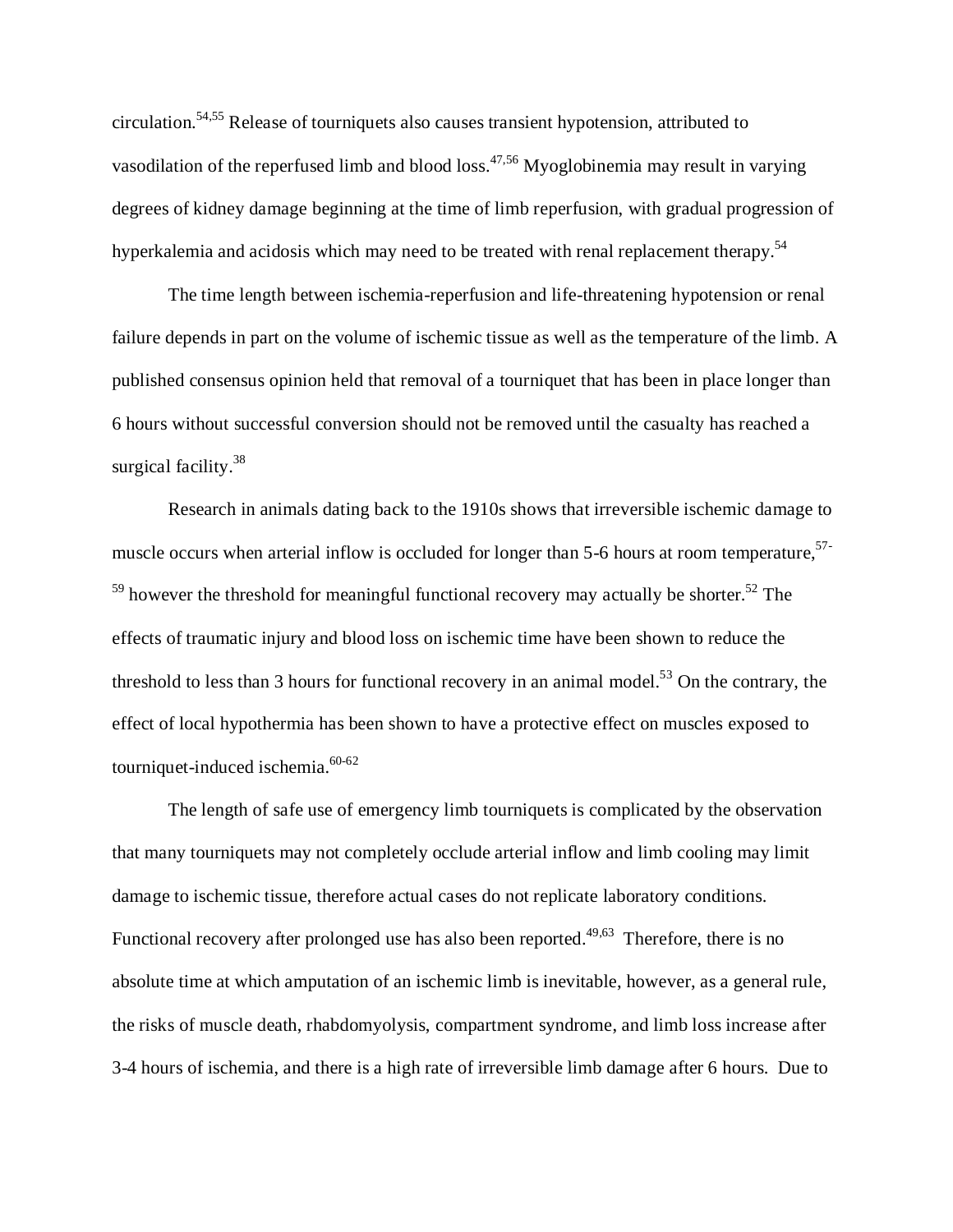the risks of rhabdomyolysis, shock, and renal failure with progressive hyperkalemia and acidosis, we suggest that tourniquets that have been in place for longer than 6 hours should not be removed outside of a closely monitored setting, preferably with laboratory capability.

Future reductions in tourniquet-related complications may be achievable through improved training that minimizes use of non-indicated tourniquets, that recognizes and corrects ineffective tourniquets, and that minimizes the duration of ischemia through early conversion of tourniquets to hemostatic or pressure dressings in the TFC or TACEVAC phases of care. In addition, an ongoing commitment to refining tourniquet designs may further minimize tissue damage and more reliably occlude arterial inflow.

# **"High and tight" placement**

The issue of whether to place a tourniquet as proximal as possible on a limb versus clearly proximal to the identified bleeding site during the CUF phase of TCCC has not been specifically addressed in the published literature, although it has been discussed in many forums. Tourniquet placement distal to an unseen wound may be fatal. Kragh et al described 4 of 428 patients with tourniquets placed distal to the most proximal wound, and two of these four patients died. $<sup>1</sup>$ </sup>

Arguments in favor of "high and tight" placement are that is it not advisable to fully expose a wound during CUF and that placement of the tourniquet as proximal as possible on the injured limb is the safest method to avoid placement distal to an unseen wound. On the contrary, upper arm and thigh placement tends to be less effective than more distal placement because of the greater girth compressed compared to the forearm and calf<sup>1</sup> and proximal tourniquet placement leads to a greater volume of ischemic tissue. Some wounds may be clearly seen as only distal (without any proximal wound) which may allow more distal tourniquet use with a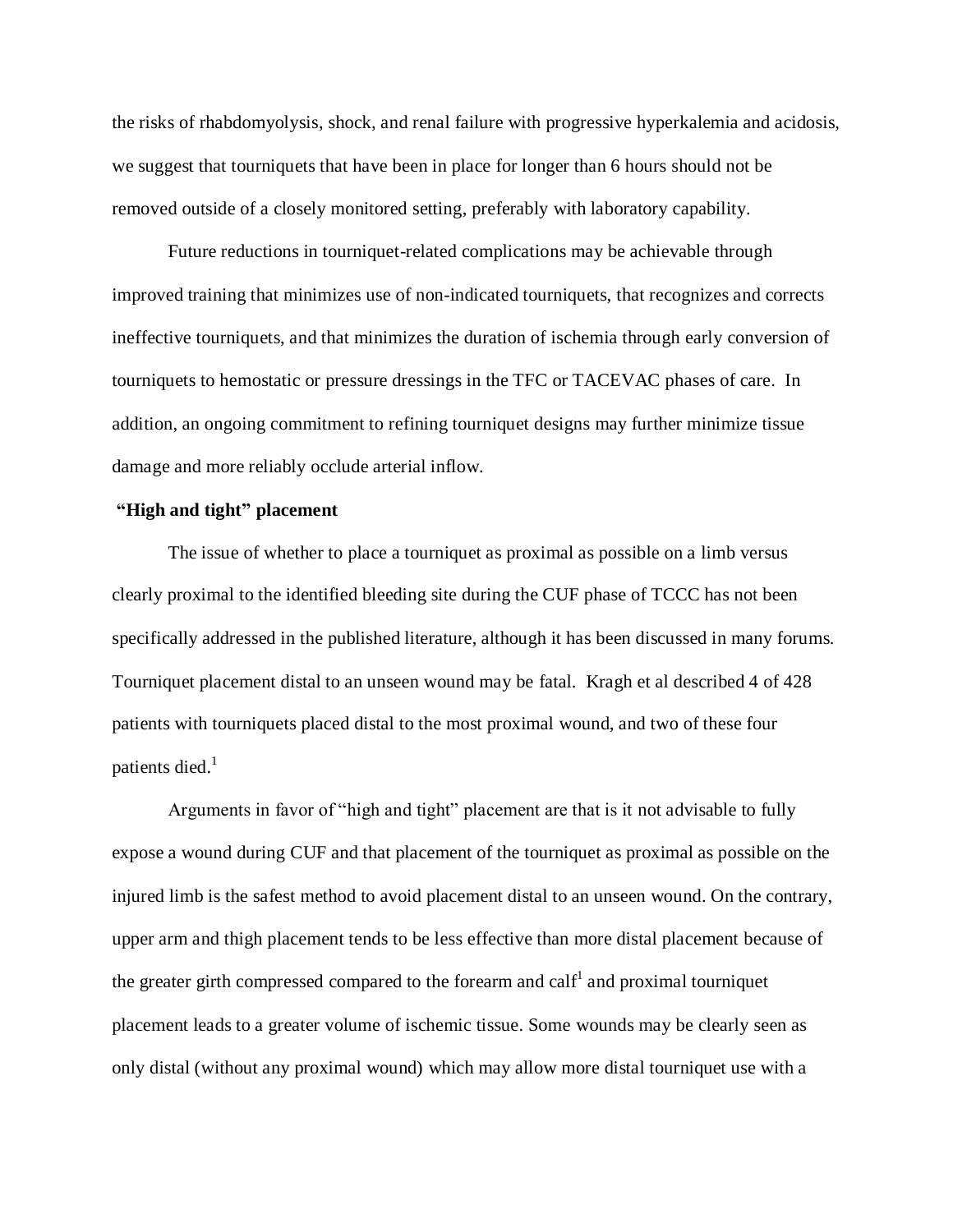lesser pathophysiologic burden.

As reported in the 2012 Joint Theater Trauma System review of prehospital trauma care in Combined Joint Operating Area-Afghanistan: "This application technique ("high and tight") combined with prolonged tourniquet time has been associated with complications in at least two non-US casualties...If a "high and tight" tourniquet is placed during care under fire, emphasize reassessment and repositioning at the earliest opportunity during Tactical Field Care."<sup>64</sup>

Discussion at the August 2014 meeting of the CoTCCC recommended placement of tourniquets as proximal on the limb as possible during the CUF phase, recognizing that a strong emphasis should be placed on reassessing the tourniquet during both the TFC and TACEVAC phases of care. It was also conceded that if the bleeding site is readily apparent, particularly for non-blast injuries, then placement just proximal to the bleeding site was acceptable. It was noted that any mechanism that creates multiple open wounds, such as blast, makes assessment of the injured limb more challenging and increases the risk of missing a wound exsanguination if the tourniquet is not placed as proximally as possible on the limb during the CUF phase of TCCC.

Any "high and tight" tourniquet should at the first opportunity be moved to a position directly on the skin 2-3 inches above the wound or converted to a hemostatic or pressure dressing at the first opportunity. The recommended method for repositioning the tourniquet is to remove the clothing and place a second tourniquet just above the wound, then loosen the "high and tight" original tourniquet. If bleeding is not controlled during the assessment of wound hemorrhage, then the loosened proximal tourniquet should be moved distal to become side-by-side with the second tourniquet; the tourniquets are tightened until bleeding is stopped and the distal pulse is not palpable.

# **Single slit routing**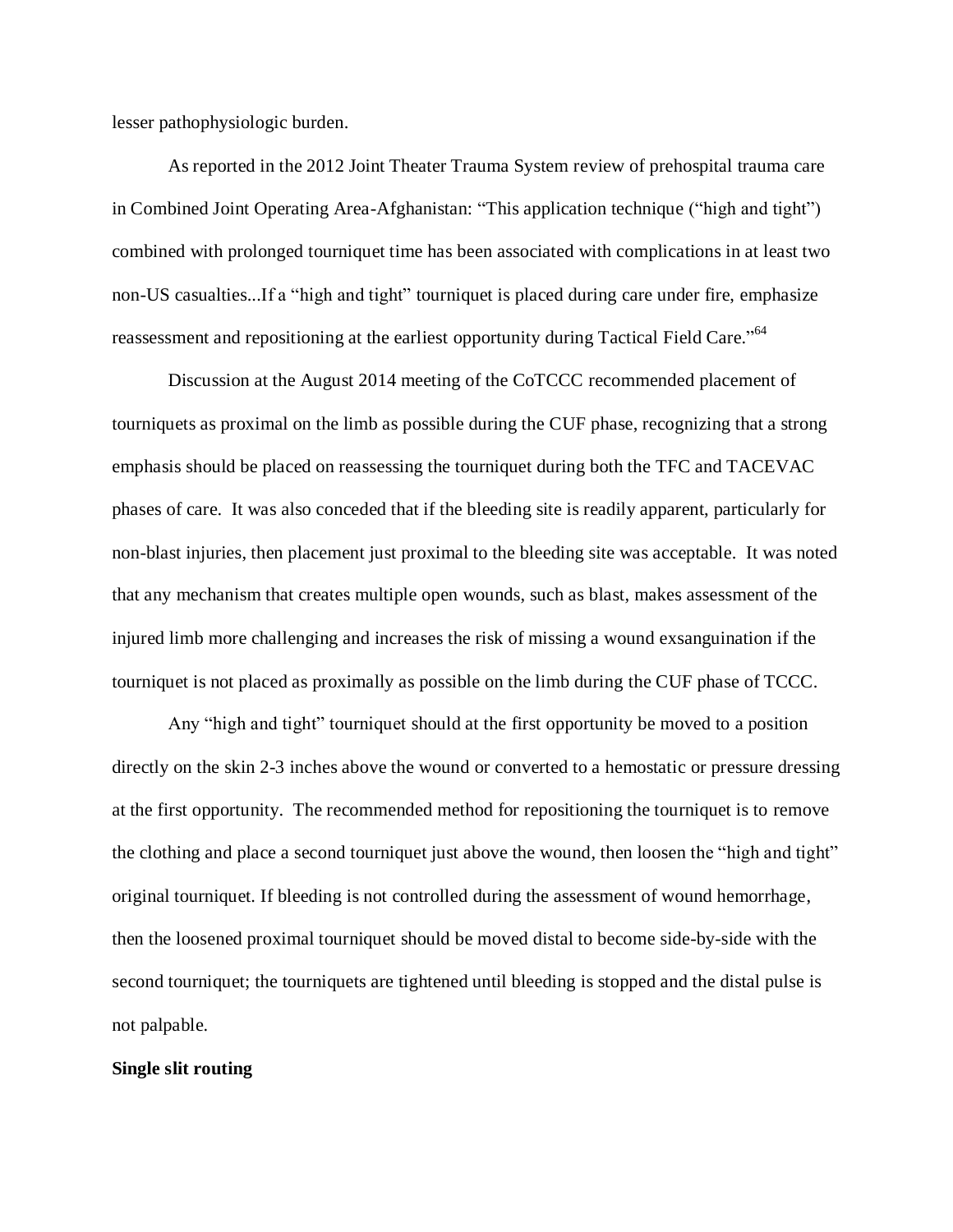The CAT is currently the most commonly fielded tourniquet in the U.S. military and is one of two tourniquets (along with the SOFTT) recommended by the CoTCCC for use on the battlefield. A 2013 survey of recovered tourniquets showed that 75% of tourniquets were CATs and 20% were SOFTTs.<sup>65</sup>

The manufacturer's instructions for use (IFU) of the CAT recommend single slit routing of the band through the buckle only for one-handed application to the upper extremity; double slit routing is recommended for all lower extremity applications. One-handed application to the lower extremity is not addressed in the IFU, however, and may be an additional indication for single slit routing. $6$ 

Analysis of recovered tourniquets by the Armed Forces Medical Examiner in 2012 demonstrated that the standard-issue CAT was commonly placed with the band routed once through the buckle ("single slit routing") in 35% of lower extremity placements and 53% of upper extremity placements.<sup>4</sup> Similar findings were confirmed by Kragh et al in a 2013 analysis of recovered tourniquets, showing that 37% of CATs were routed once through the buckle; the samples of these two studies overlapped substantially but not completely.<sup>65</sup>

CAT effectiveness for single or double slit routing has not been assessed in a clinical series, however the question has been addressed in a laboratory study. In a manikin model, the effectiveness for hemorrhage control was equal for both routings, while time to stop bleeding and total blood loss volumes were significantly less with single slit routing.<sup>6</sup>

Discussion at the August 2014 meeting of the CoTCCC led to the recommendation for single slit routing of the CAT during Care Under Fire. It was noted that the  $6<sup>th</sup>$  generation CAT has an increased length of 37.5 inches, compared to 31 inches for earlier versions, which further increases the contact area of Omni-Tape® Velcro for larger thighs. This increased contact area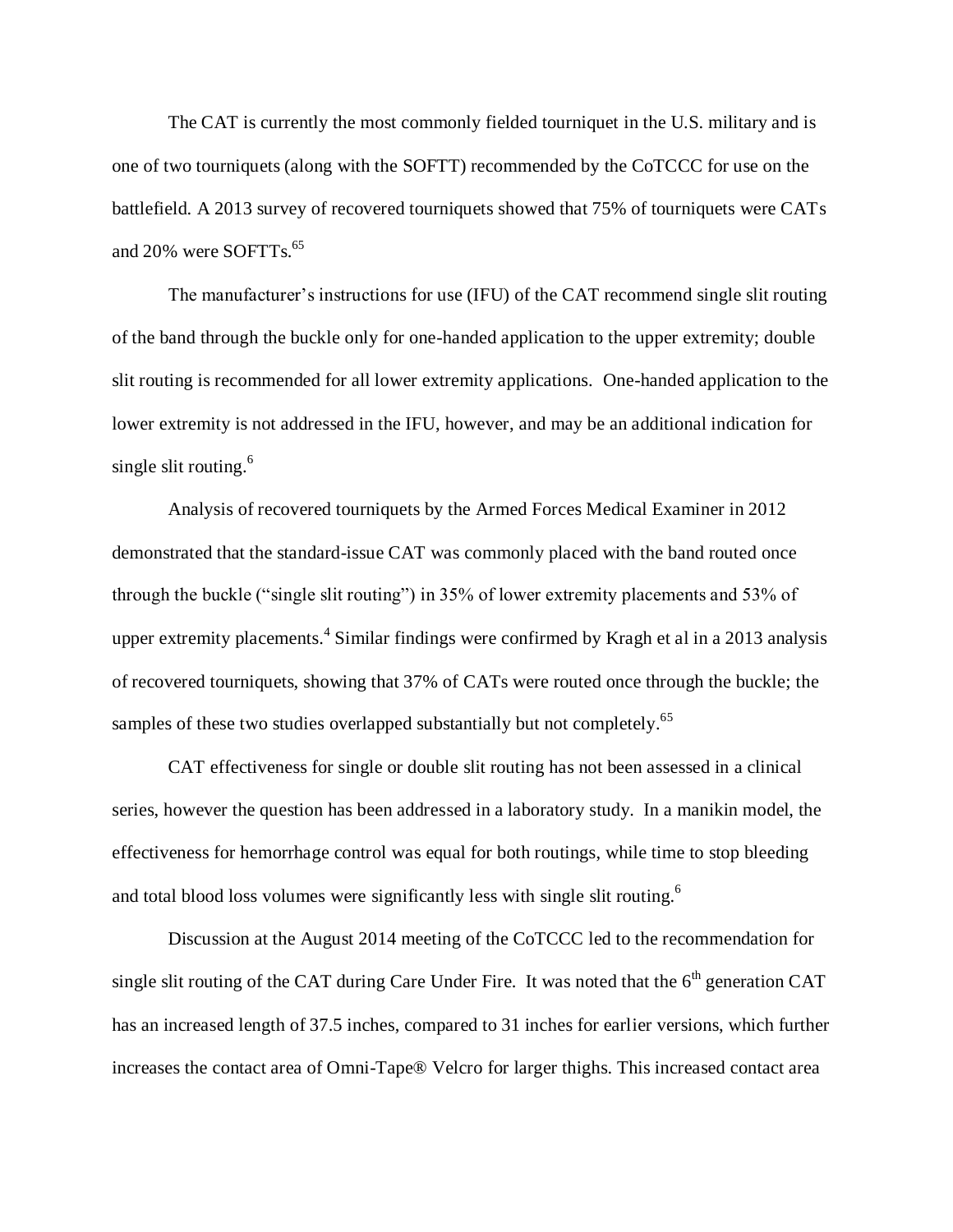helped to alleviate concerns regarding anecdotal experience with earlier versions slipping in some cases. Buckle breakage, another hypothetical concern with single slit routing, has never been reported for the CAT. It was also noted that the critical first step in effective tourniquet placement is to ensure that the band is as tight as possible on the limb prior to turning the windlass; single slit routing of the band facilitates such tightening while double slit routing may impair the initial tightening of the band since the Velcro may adhere to itself during application and tension is partially lost while routing through the second slit, particularly with inexperienced users.

# **Training issues in tourniquet use**

Tourniquet use for minimal injuries or bleeding that is not life-threatening has no benefit. If placed during the CUF phase, such a tourniquet should be converted to a hemostatic or pressure dressing at the first opportunity.

The recommended technique for converting a tourniquet to a hemostatic or pressure dressing is to first place the dressing then loosen the tourniquet while observing closely for bleeding through the dressing. The loosened tourniquet should be left in place 2-3 inches above the wound in case re-bleeding occurs.

Conversion of a tourniquet to a hemostatic or pressure dressing should be attempted at the first opportunity, not more than 2 hours after initial application. If the initial conversion attempt is unsuccessful due to re-bleeding, repeated attempts to convert the tourniquet should not be performed due to the risk of incremental exsanguination. In some cases, a second attempt to convert the tourniquet may be indicated, particularly if conditions for wound management have significantly improved due to better lighting, supplies, manpower, etc.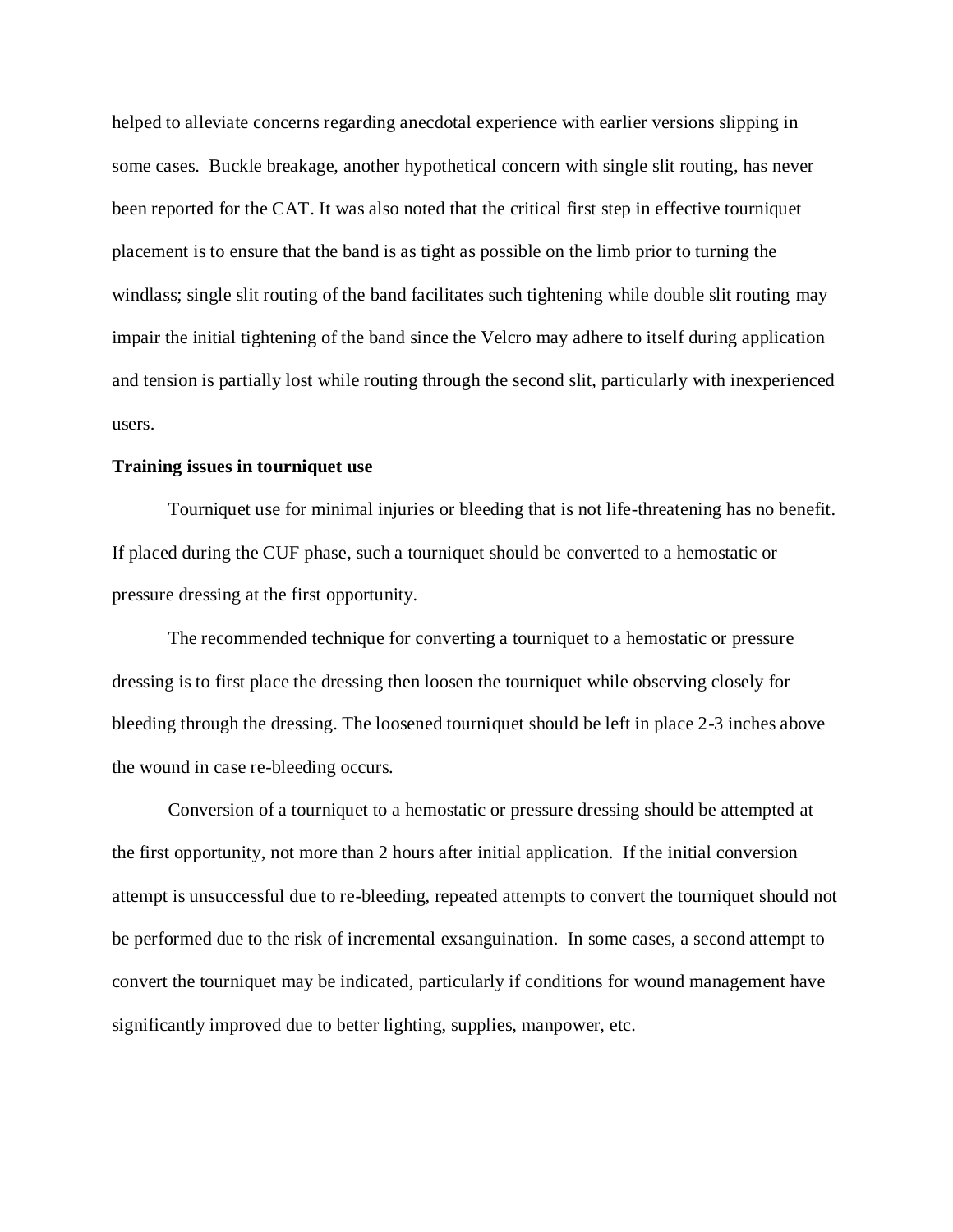Tourniquets applied in situations where assessment is very limited such as CUF, mass casualty events, or multiple life-threatening injuries in the same casualty, should be applied "high and tight" (as proximal as possible) on the injured limb to avoid inadvertent placement distal to an unseen injury.

To minimize the damage that may be induced by the tourniquet, care providers are instructed to follow certain "rules of thumb" when applying or repositioning tourniquets during TFC or TACEVAC care: place the tourniquet as distally as possible, but at least 5 cm proximal to the injury; avoid joints; apply the tourniquet over exposed skin to avoid slipping; and convert to hemostatic or pressure dressing whenever possible.<sup>31</sup>

Up to 24% of limbs have 2 tourniquets placed. King et al described one casualty with three tourniquets placed far apart from one another making them act independently as single, independent, and narrow devices rather than together side-by-side as if one wide device.<sup>3</sup>

When ongoing limb bleeding or distal pulses were detected (generally after exposing the wound), the medics tightened tourniquets under supervision of the surgeon until distal pulses became absent. All medics were surprised as to how tight a tourniquet must be to stop arterial flow; that is, to change a venous tourniquet into an arterial tourniquet.<sup>3</sup>

TCCC courses must reinforce the distinction between venous and arterial tourniquets in patients without amputations. Venous tourniquets do not occlude arterial inflow to an injured limb but promote venous congestion. Venous tourniquets soon increase bleeding from injured limbs and must be avoided. $19,66$ 

An increase in blood pressure during resuscitation may result in rebleeding or return of the distal pulse.<sup>20</sup> Medics should also be aware that initial tourniquet placement may be effective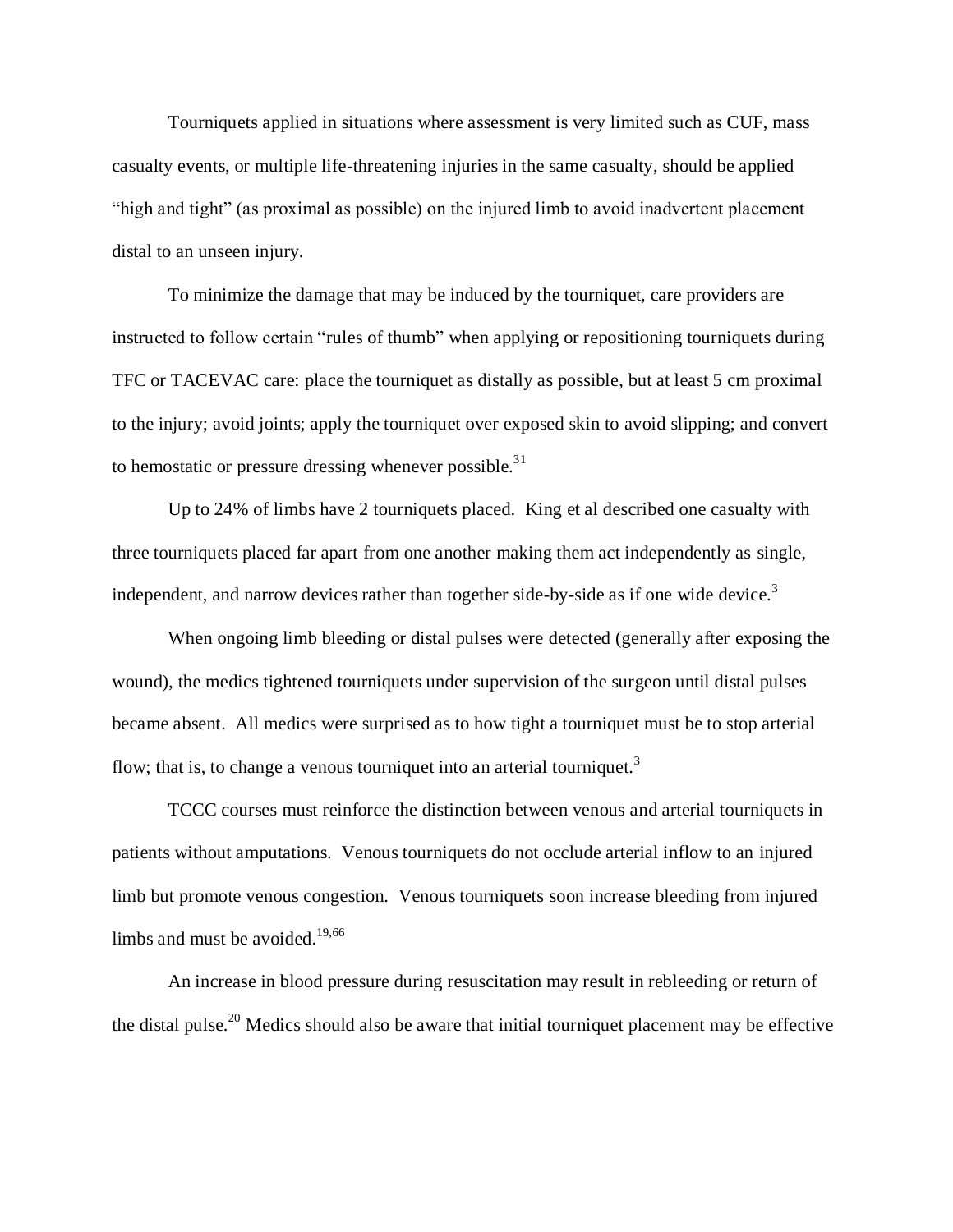but within a minute, muscle tension under the tourniquet may lessen causing the tourniquet to become ineffective.<sup>44</sup> Ongoing reassessment of tourniquets is necessary.

TCCC courses must also reinforce the need to attempt conversion of tourniquets to hemostatic or pressure dressings as soon as possible, considering the tactical and clinical situation. All wounds must be monitored closely for rebleeding. Major traumatic amputations require continued use of a tourniquet until arrival to surgery, and conversion to a hemostatic or pressure dressing should not be attempted.

Cooling ischemic muscle reduces damage to the muscle.<sup>60-62</sup> Even 2-3 °C reduction in skeletal muscle temperature may reduce muscle necrosis after extended tourniquet application.<sup>67</sup> Cold environmental temperatures were credited for successful limb salvages after tourniquet applications up to 8 hours in World War II.<sup>24</sup> Exposure of the limb to take advantage of cool environmental temperatures was also recommended by an expert panel convened in 2003.<sup>38</sup> Packing of an injured limb with snow or ice, however, is not recommended due to the risk of further tissue injury. $49$ 

As demonstrated by the Ranger model, medical training must also be incorporated into each unit's combat training exercises and real-world training scenarios, rather than just being rehearsed independently under static conditions.<sup>34,64</sup>

Teach tourniquet application during field training and Care Under Fire exercises. Classroom training alone is not adequate.

An algorithm for tourniquet placement during CUF and reassessment during TFC and TACEVAC care is illustrated in Figure 1.

# **Conclusions**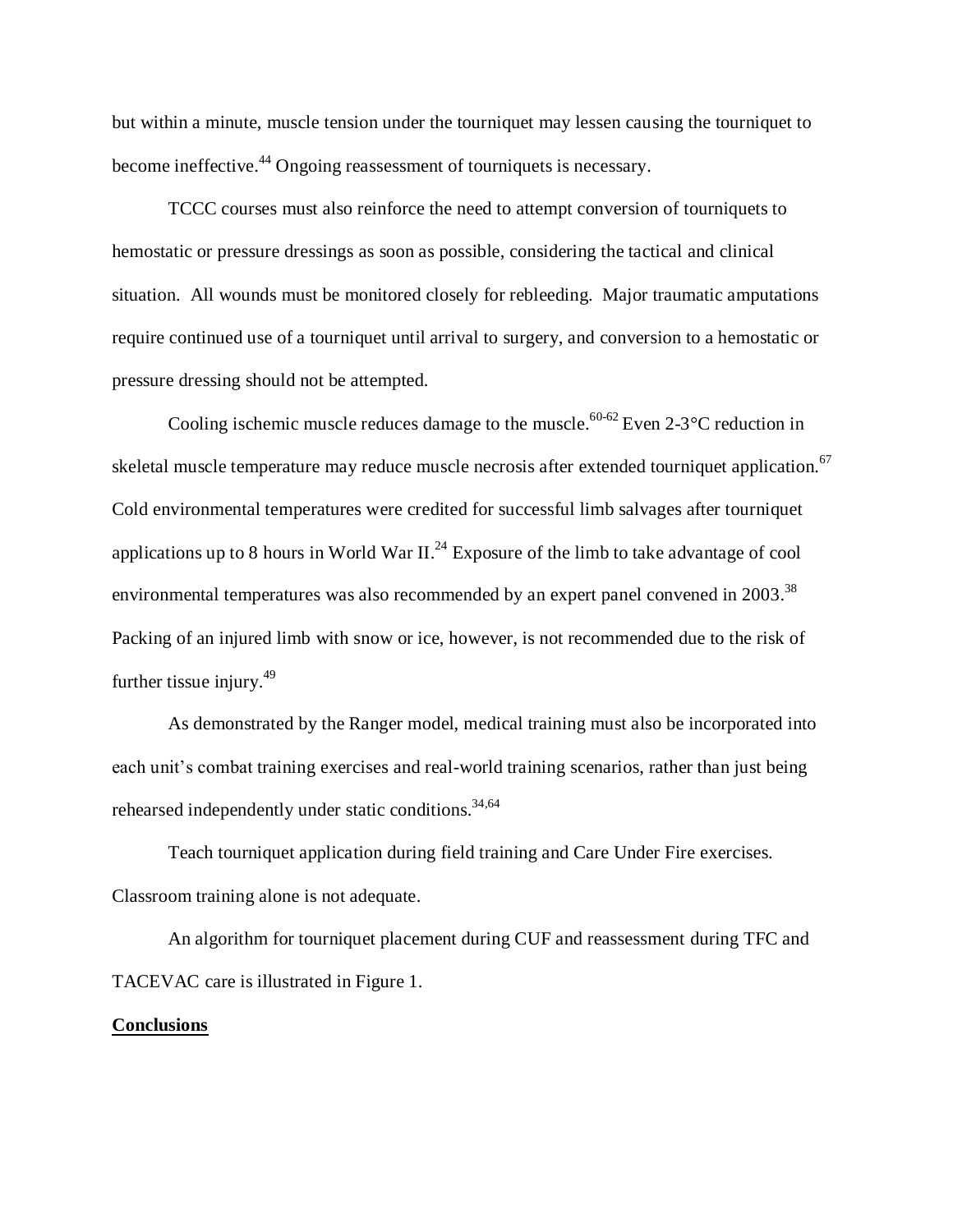- 1. A decrease in the frequency of preventable deaths has been achieved though widespread training, dissemination and use of tourniquets. The likelihood of tourniquet morbidity had been reduced through selection of better devices, more training of potential users, and more rapid evacuation. In order to minimize complications, it is important that training emphasizes early conversion of no longer needed tourniquets and reassessment of tourniquet placement to ensure that hemorrhage is stopped and a venous tourniquet is avoided, particularly when evacuation time is long.
- 2. No longer needed tourniquets should be converted to hemostatic or pressure dressings as soon as possible if the criteria for safe removal are met in order to reduce tourniquet pain and minimize the risks complications. If the tourniquet is still on the extremity two hours after placement, a mandatory re-assessment of the continued need for the tourniquet should occur.
- 3. The goals of tourniquet placement are to control hemorrhage and to stop the distal pulse. Tactical and clinical situations dictate which goal(s) can be monitored, however the likelihood of maximum benefit and minimum risk occurs only when both goals are attained.
- 4. Tourniquets placed during Care Under Fire should be positioned clearly proximal to the bleeding site(s). If the site of life-threatening bleeding is not readily apparent, the tourniquet should be placed "high and tight" (as proximal as possible) on the injured extremity as soon as possible.
- 5. Single slit routing of the CAT band through the buckle is effective and may reduce blood loss and time for application, and is therefore recommended during the CUF phase. Store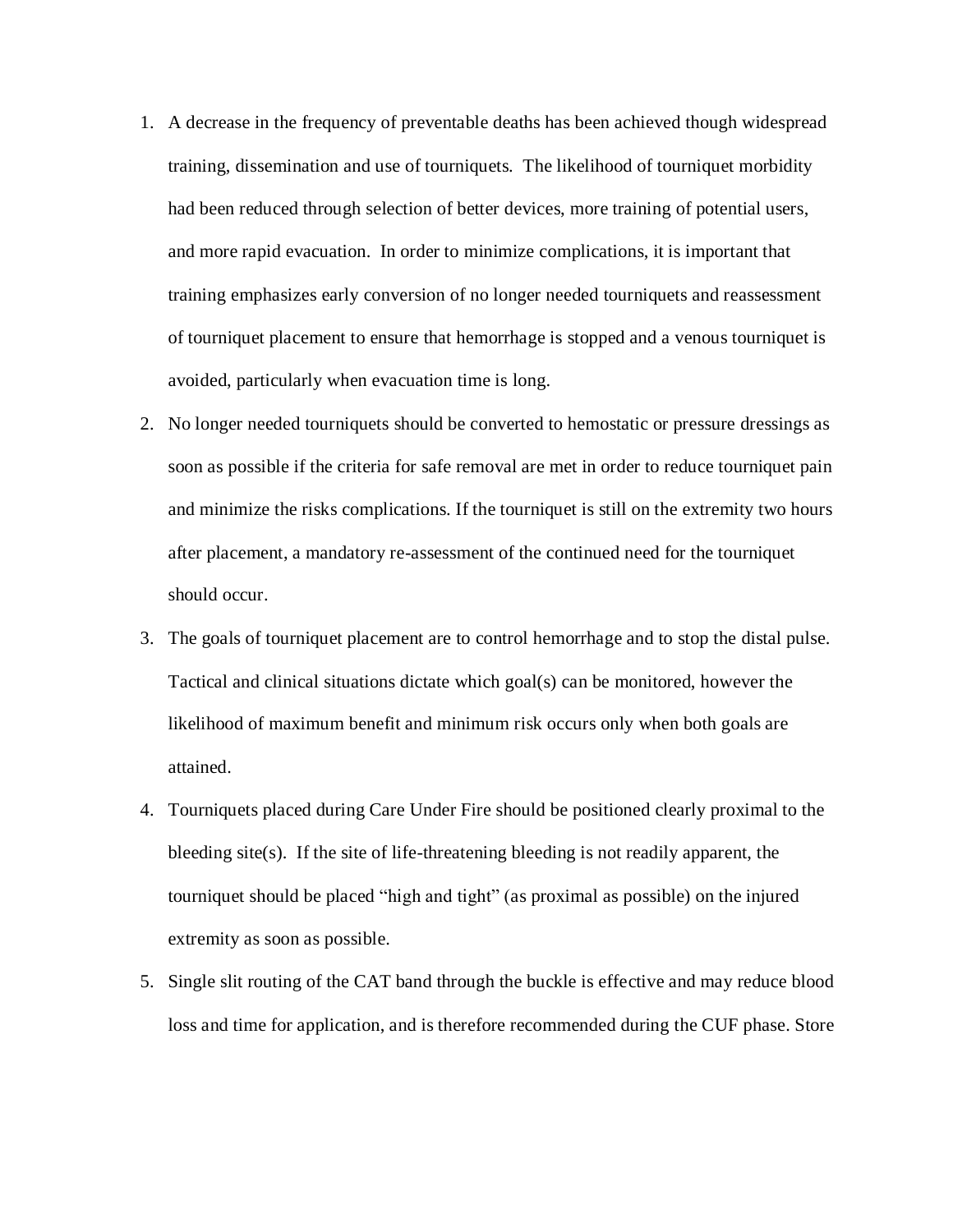the CAT single routed, the ready-to-go configuration, to save time whenever use is needed; double-routed stowage wastes time during initial application.

# **Proposed Change**

#### **Current Wording in the TCCC Guidelines:**

## **Care Under Fire**

7. Stop *life-threatening* external hemorrhage if tactically feasible:

- Direct casualty to control hemorrhage by self-aid if able.
- Use a CoTCCC-recommended tourniquet for hemorrhage that is anatomically amenable to tourniquet application.
- Apply the tourniquet proximal to the bleeding site, over the uniform, tighten, and move the casualty to cover.

# **Tactical Field Care**

4. Bleeding

a. Assess for unrecognized hemorrhage and control all sources of bleeding. If not already done, use a CoTCCC-recommended tourniquet to control life-threatening external hemorrhage that is anatomically amenable to tourniquet application or for any traumatic amputation. Apply directly to the skin 2-3 inches above wound.

b. For compressible hemorrhage not amenable to tourniquet use or as an adjunct to tourniquet removal (if evacuation time is anticipated to be longer than two hours), use Combat Gauze as the CoTCCC hemostatic dressing of choice. Celox Gauze and ChitoGauze may also be used if Combat Gauze is not available. Hemostatic dressings should be applied with at least 3 minutes of direct pressure.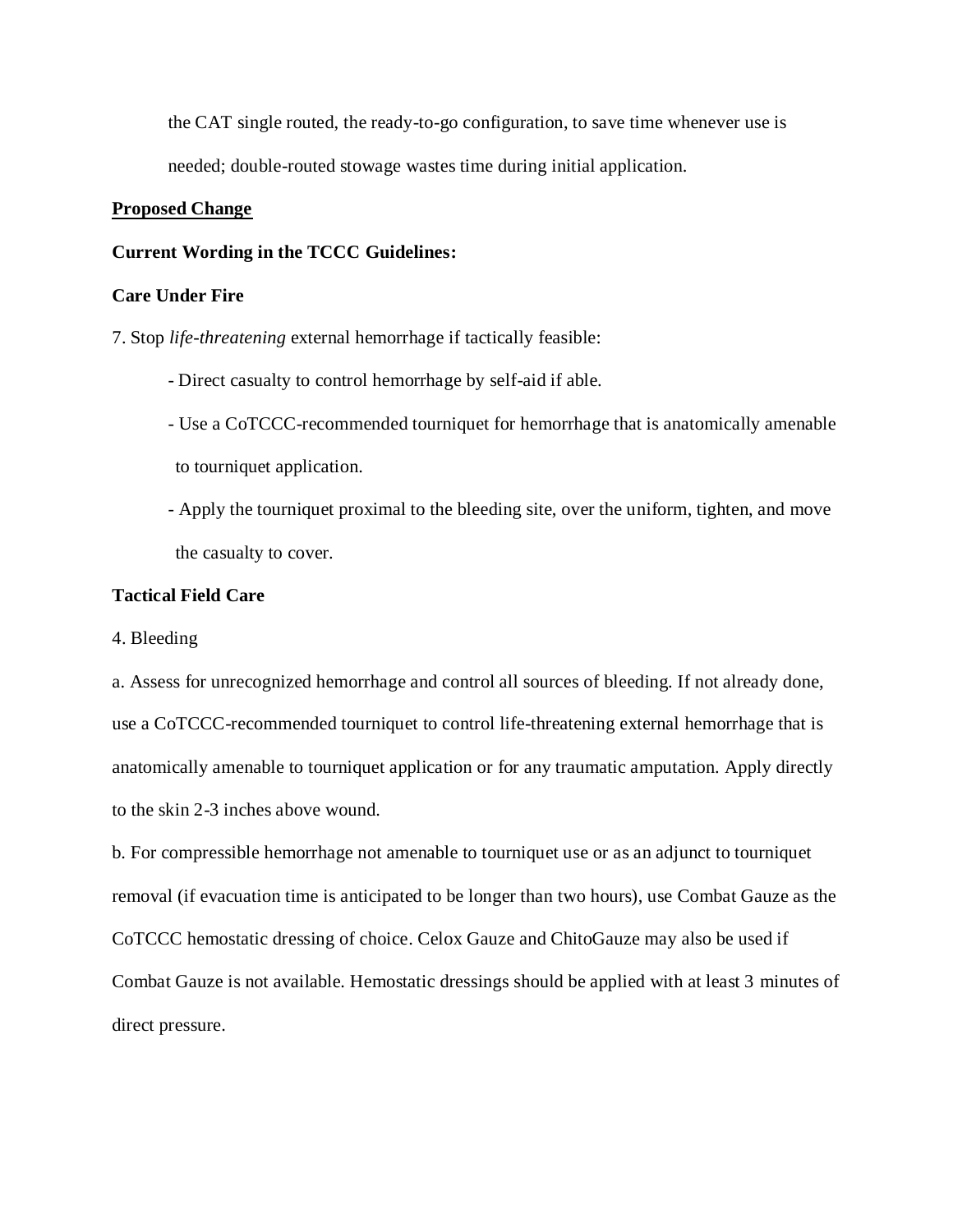Before releasing any tourniquet on a casualty who has been resuscitated for hemorrhagic shock, ensure a positive response to resuscitation efforts (i.e., a peripheral pulse normal in character and normal mentation if there is no traumatic brain injury (TBI). If the bleeding site is appropriate for use of a junctional tourniquet, immediately apply a CoTCCC-recommended junctional tourniquet. Do not delay in the application of the junctional tourniquet once it is ready for use. Apply hemostatic dressings with direct pressure if a junctional tourniquet is not available or while the junctional tourniquet is being readied for use.

c. Reassess prior tourniquet application. Expose wound and determine if tourniquet is needed. If so, move tourniquet from over uniform and apply directly to skin 2-3 inches above wound. If a tourniquet is not needed, use other techniques to control bleeding.

d. When time and the tactical situation permit, a distal pulse check should be accomplished. If a distal pulse is still present, consider additional tightening of the tourniquet or the use of a second tourniquet, side by side and proximal to the first, to eliminate the distal pulse.

e. Expose and clearly mark all tourniquet sites with the time of tourniquet application. Use an indelible marker.

## **Tactical Evacuation Care**

#### 3. Bleeding

a. Assess for unrecognized hemorrhage and control all sources of bleeding. If not already done, use a CoTCCC-recommended tourniquet to control life-threatening external hemorrhage that is anatomically amenable to tourniquet application or for any traumatic amputation. Apply directly to the skin 2-3 inches above wound.

b. For compressible hemorrhage not amenable to tourniquet use or as an adjunct to tourniquet removal (if evacuation time is anticipated to be longer than two hours), use Combat Gauze as the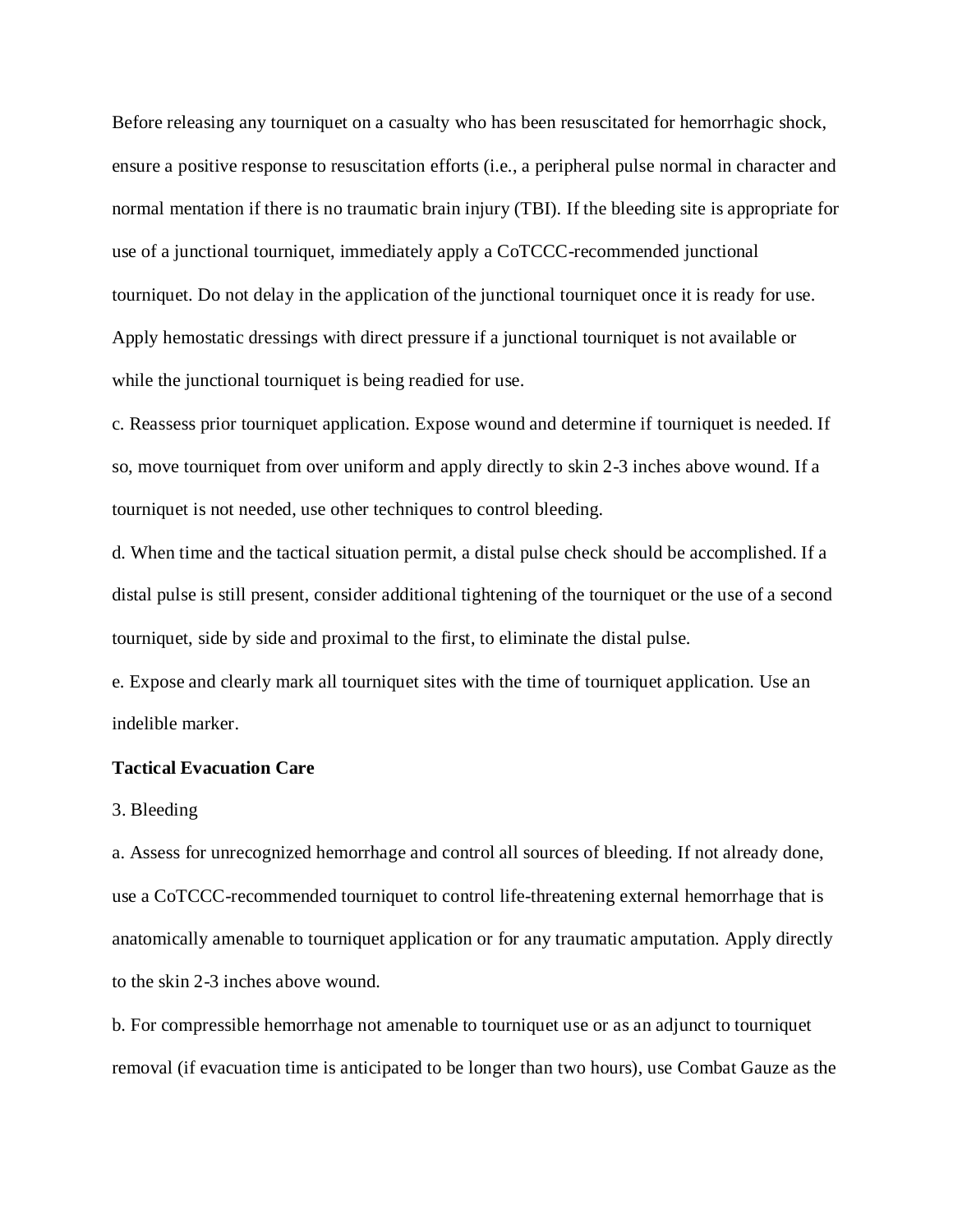CoTCCC hemostatic dressing of choice. Celox Gauze and ChitoGauze may also be used if Combat Gauze is not available. Hemostatic dressings should be applied with at least 3 minutes of direct pressure.

Before releasing any tourniquet on a casualty who has been resuscitated for hemorrhagic shock, ensure a positive response to resuscitation efforts (i.e., a peripheral pulse normal in character and normal mentation if there is no TBI.) If the bleeding site is appropriate for use of a junctional tourniquet, immediately apply a CoTCCC recommended junctional tourniquet. Do not delay in the application of the junctional tourniquet once it is ready for use. Apply hemostatic dressings with direct pressure if a junctional tourniquet is not available or while the junctional tourniquet is being readied for use.

c. Reassess prior tourniquet application. Expose wound and determine if tourniquet is needed. If so, move tourniquet from over uniform and apply directly to skin 2-3 inches above wound. If a tourniquet is not needed, use other techniques to control bleeding.

d. When time and the tactical situation permit, a distal pulse check should be accomplished. If a distal pulse is still present, consider additional tightening of the tourniquet or the use of a second tourniquet, side by side and proximal to the first, to eliminate the distal pulse.

e. Expose and clearly mark all tourniquet sites with the time of tourniquet application. Use an indelible marker.

#### **Proposed new Wording in the TCCC Guidelines:**

#### **Care Under Fire**

7. Stop life-threatening external hemorrhage if tactically feasible:

- Direct casualty to control hemorrhage by self-aid if able.

- Use a CoTCCC-recommended **limb** tourniquet for hemorrhage that is anatomically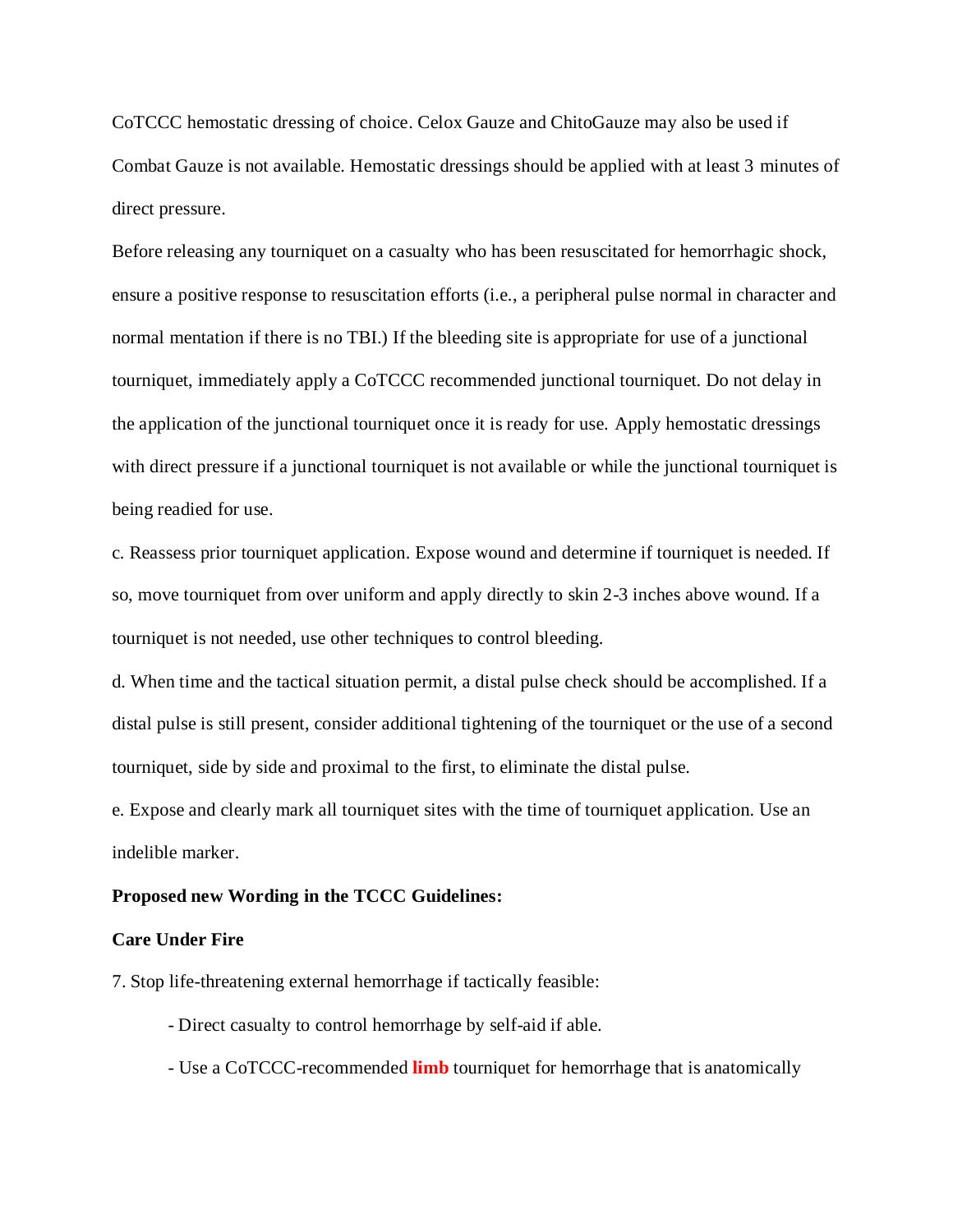amenable to tourniquet **use**.

- Apply the **limb** tourniquet over the uniform **clearly proximal to the bleeding site(s). If the site of the life-threatening bleeding is not readily apparent, place the tourniquet "high and tight" (as proximal as possible) on the injured limb** and move the casualty to cover.

# **Tactical Field care**

#### 4. Bleeding

a. Assess for unrecognized hemorrhage and control all sources of bleeding. If not already done, use a CoTCCC-recommended **limb** tourniquet to control life-threatening external hemorrhage that is anatomically amenable to tourniquet **use** or for any traumatic amputation. Apply directly to the skin 2-3 inches above the wound. **If bleeding is not controlled with the first tourniquet, apply a second tourniquet side-by-side with the first.**

b. For compressible hemorrhage not amenable to **limb** tourniquet use or as an adjunct to tourniquet removal, use Combat Gauze as the CoTCCC hemostatic dressing of choice. Celox Gauze and ChitoGauze may also be used if Combat Gauze is not available. Hemostatic dressings should be applied with at least 3 minutes of direct pressure. If the bleeding site is **amenable to** use of a junctional tourniquet, immediately apply a CoTCCC-recommended junctional tourniquet. Do not delay in the application of the junctional tourniquet once it is ready for use. Apply hemostatic dressings with direct pressure if a junctional tourniquet is not available or while the junctional tourniquet is being readied for use.

c. Reassess prior tourniquet application. Expose the wound and determine if a tourniquet is needed. If it is, replace any **limb** tourniquet placed over the uniform with **one** applied directly to the skin 2-3 inches above wound. **Ensure that bleeding is stopped. When possible**, a distal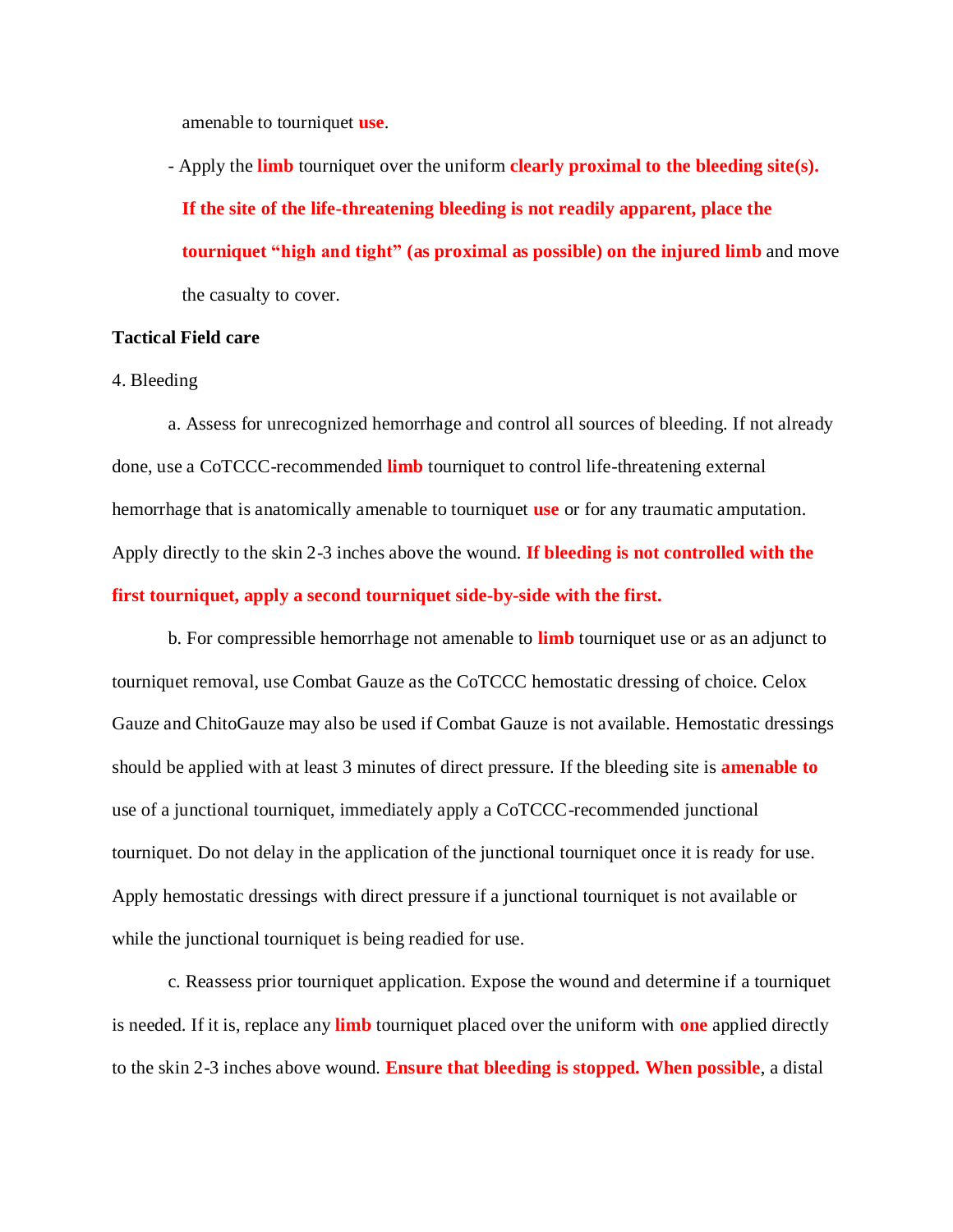pulse should be **checked**. If **bleeding persists or** a distal pulse is still present, consider additional tightening of the tourniquet or the use of a second tourniquet side-by-side with the first to eliminate **both bleeding and** the distal pulse.

d. **Limb tourniquets and junctional tourniquets should be converted to hemostatic or pressure dressings as soon as possible if three criteria are met: the casualty is not in shock; it is possible to monitor the wound closely for bleeding; and the tourniquet is not being used to control bleeding from an amputated extremity. Every effort should be made to convert tourniquets in less than 2 hours if bleeding can be controlled with other means. Do not remove a tourniquet that has been in place more than 6 hours unless close monitoring and lab capability are available.** 

e. Expose and clearly mark all tourniquet sites with the time of tourniquet application. Use an indelible marker.

#### **Tactical Evacuation Care**

#### 3. Bleeding

a. Assess for unrecognized hemorrhage and control all sources of bleeding. If not already done, use a CoTCCC-recommended **limb** tourniquet to control life-threatening external hemorrhage that is anatomically amenable to tourniquet **use** or for any traumatic amputation. Apply directly to the skin 2-3 inches above the wound. **If bleeding is not controlled with the** 

# **first tourniquet, apply a second tourniquet side-by-side with the first.**

b. For compressible hemorrhage not amenable to **limb** tourniquet use or as an adjunct to tourniquet removal, use Combat Gauze as the CoTCCC hemostatic dressing of choice. Celox Gauze and ChitoGauze may also be used if Combat Gauze is not available. Hemostatic dressings should be applied with at least 3 minutes of direct pressure. If the bleeding site is **amenable to**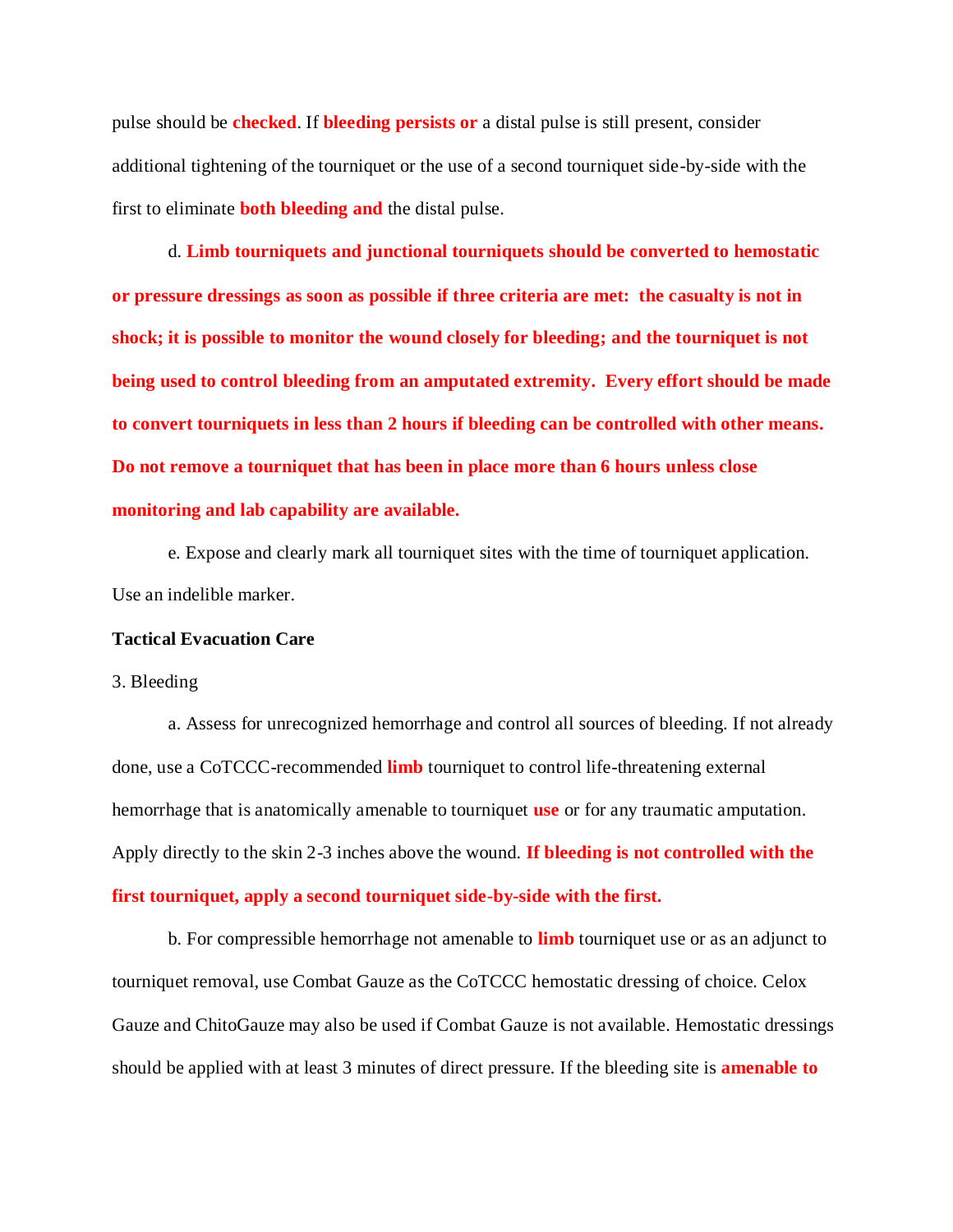use of a junctional tourniquet, immediately apply a CoTCCC-recommended junctional tourniquet. Do not delay in the application of the junctional tourniquet once it is ready for use. Apply hemostatic dressings with direct pressure if a junctional tourniquet is not available or while the junctional tourniquet is being readied for use.

c. Reassess prior tourniquet application. Expose the wound and determine if a tourniquet is needed. If it is, replace any **limb** tourniquet placed over the uniform with **one** applied directly to the skin 2-3 inches above wound. **Ensure that bleeding is stopped. When possible**, a distal pulse should be **checked**. If **bleeding persists or** a distal pulse is still present, consider additional tightening of the tourniquet or the use of a second tourniquet side-by-side with the first to eliminate **both bleeding and** the distal pulse.

d. **Limb tourniquets and junctional tourniquets should be converted to hemostatic or pressure dressings as soon as possible if three criteria are met: the casualty is not in shock; it is possible to monitor the wound closely for bleeding; and the tourniquet is not being used to control bleeding from an amputated extremity. Every effort should be made to convert tourniquets in less than 2 hours if bleeding can be controlled with other means. Do not remove a tourniquet that has been in place more than 6 hours unless close monitoring and lab capability are available.**

e. Expose and clearly mark all tourniquet sites with the time of tourniquet application. Use an indelible marker.

# **Considerations for Future Research and Development**

Enforce collection of and capitalize on data from prehospital casualty cards, prehospital after action reports, and prehospital trauma registries to further tourniquet study analysis and performance improvement.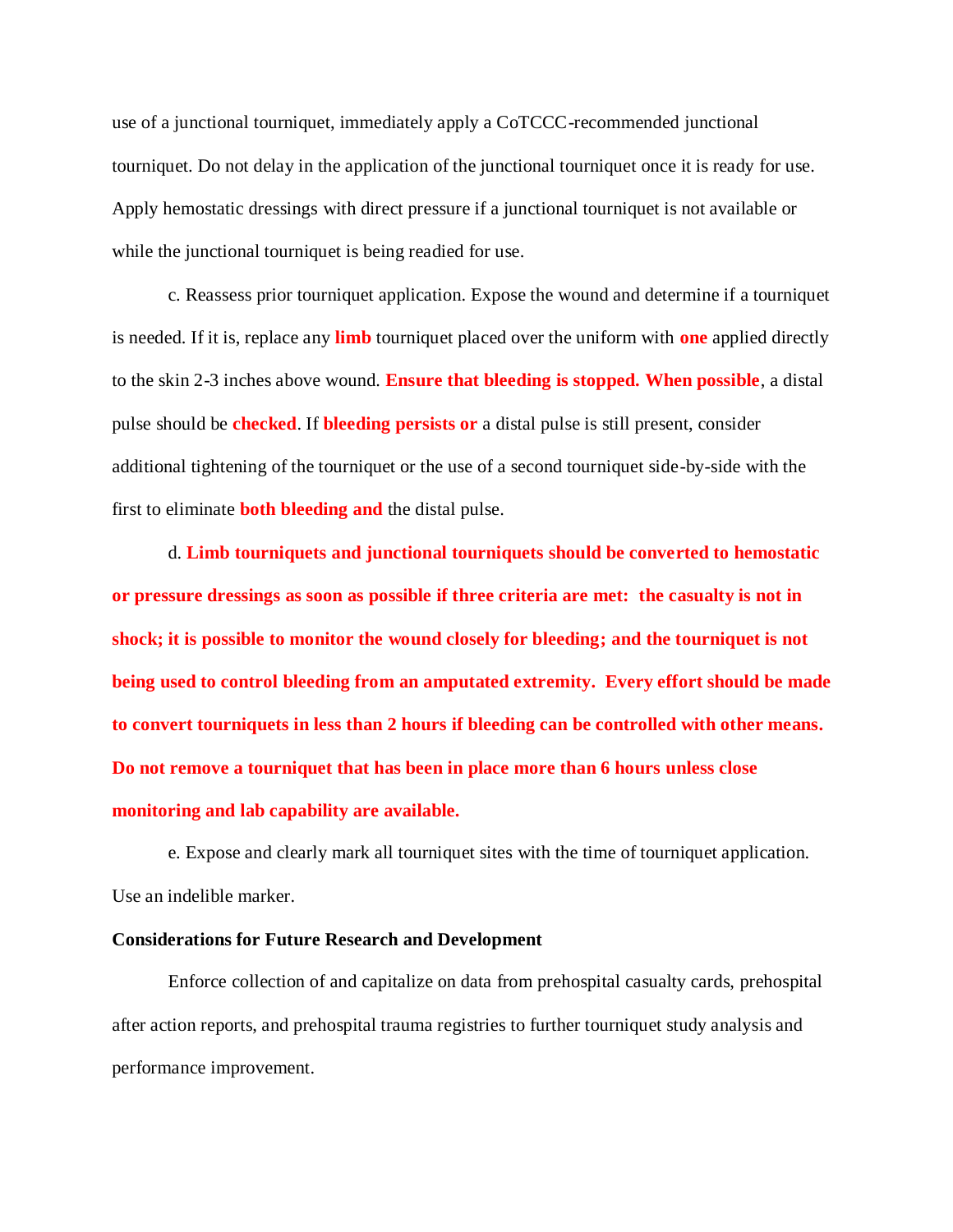Develop improved tourniquet management strategies for prolonged field care scenarios, such as methods for cooling the extremity or adjuncts to removing tourniquets that have been in placed for lengthy periods.

Conduct more research to improve tourniquet designs, best practices, and alternative interventions.

Conduct detailed outcome analyses of limb morbidity and tourniquet use, including use durations, functional outcomes, infection rates, and timing of limb losses.

Conduct studies to measure rates of hypotension, arrhythmia, cardiac arrest, rhabdomyolysis and progressive acidosis resulting from tourniquet release in order to improve clinical recommendations as to how to release a tourniquet or manage revascularization after 6 hours of ischemia.

Develop cost effective, self-monitoring, intelligent tourniquets that detect arterial flow and accurately record duration of use.

# **Acknowledgments**

The authors gratefully acknowledge the research assistance provided by Mrs. Danielle Davis of the Joint Trauma System. The authors also thank the Department of Defense Trauma Registry for providing much of the casualty data discussed in this paper.

# **Disclaimers**

The opinions or assertions contained herein are the private views of the authors and are not to be construed as official or as reflecting the views of the Department of the Army or the Department of Defense. This recommendation is intended to be a guideline only and is not a substitute for clinical judgment.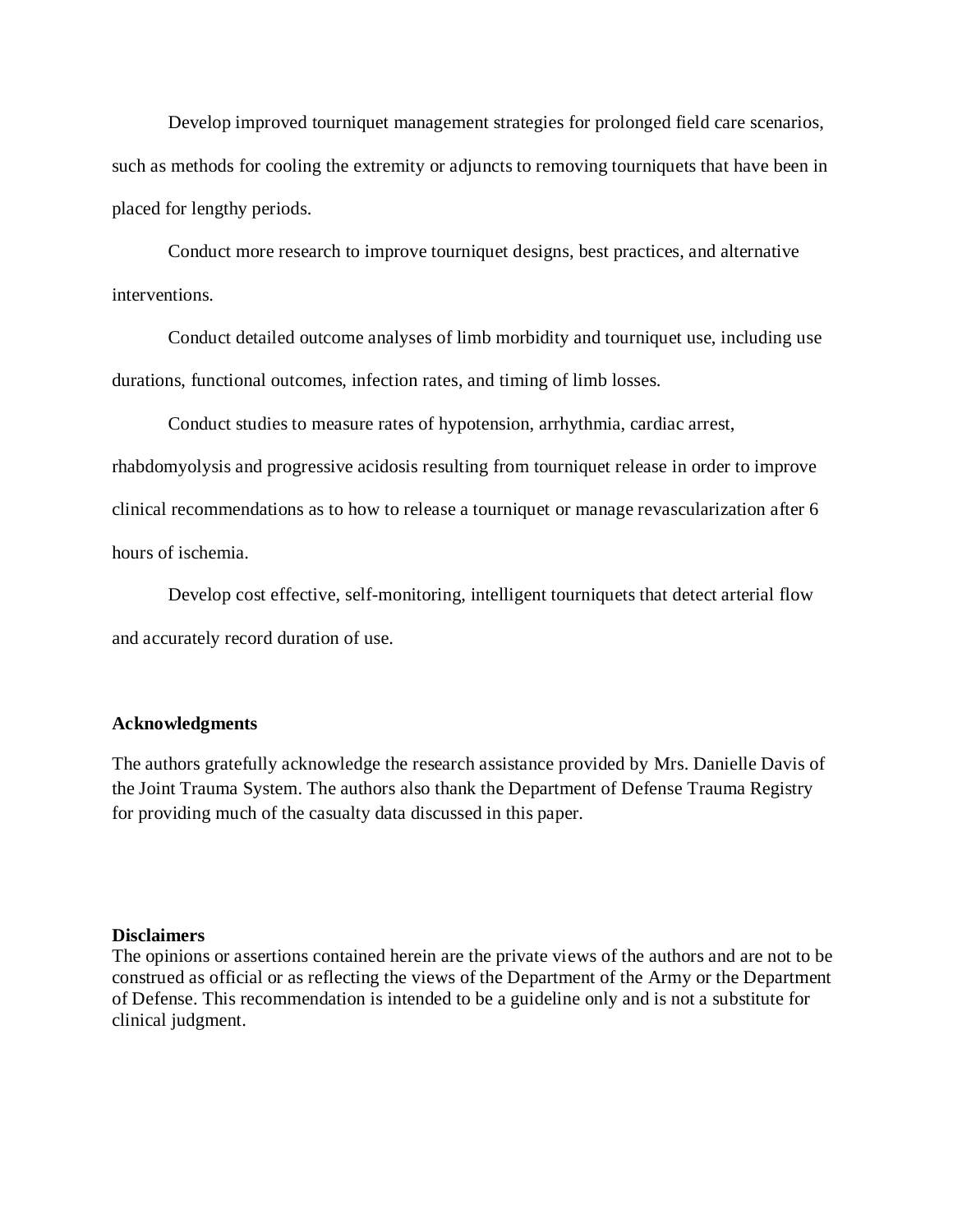# **References**

- 1. Kragh JF Jr, Walters TJ, Baer DG, Fox CJ, Wade CE, Salinas J, Holcomb JB. Practical use of emergency tourniquets to stop bleeding in major limb trauma. *J Trauma*. 2008;64:S38-S50.
- 2. Kragh JF Jr, Wade CE, Baer DG, Jones JA, Walters TJ, Hsu JR, Wenke JC, Blackbourne LH, Holcomb JB. Fasciotomy rates in Operations Enduring Freedom and Iraqi Freedom: association with injury severity and tourniquet use. *J Orthop Trauma*. 2011;25:134-139.
- 3. King DR, van der Wilden G, Kragh JF Jr, Blackbourne LH. Forward assessmen of 79 prehospital battlefield tourniquets used in the current war. *J Spec Oper Med*. 2012 Winter;12:33-38.
- 4. *Naval Operational Medical Lessons Learned, Feedback to the Field #11: Application of the Combat Action Tourniquet*. Feb 2012. Available at [https://www.dmsb.mil/jmteLinksResources.asp;](https://www.dmsb.mil/jmteLinksResources.asp) accessed July 5, 2014.
- 5. Kragh JF Jr, O'Neill ML, Walters TJ, Dubick MA, Baer DG, Wade CE, Holcomb JB, Blackbourne LH. The military emergency tourniquet program's lessons learned with devices and designs. *Mil Med*. 2011;176:1144-1152.
- 6. Clumpner BR, Polston RW, Kragh JF Jr, Westmoreland T, Harcke HT, Jones JA, Dubick MA, Baer DG, Blackbourne LH. Single versus double routing of the band in the Combat Application Tourniquet. *J Spec Oper Med*. 2013 Spring;13:34-41.
- 7. Blackbourne LH, Baer DG, Eastridge BJ, Kheirabadi B, Bagley S, Kragh JF Jr, Cap AP, Dubick MA, Morrison JJ, Midwinter MJ, Butler FK, Kotwal RS, Holcomb JB. Military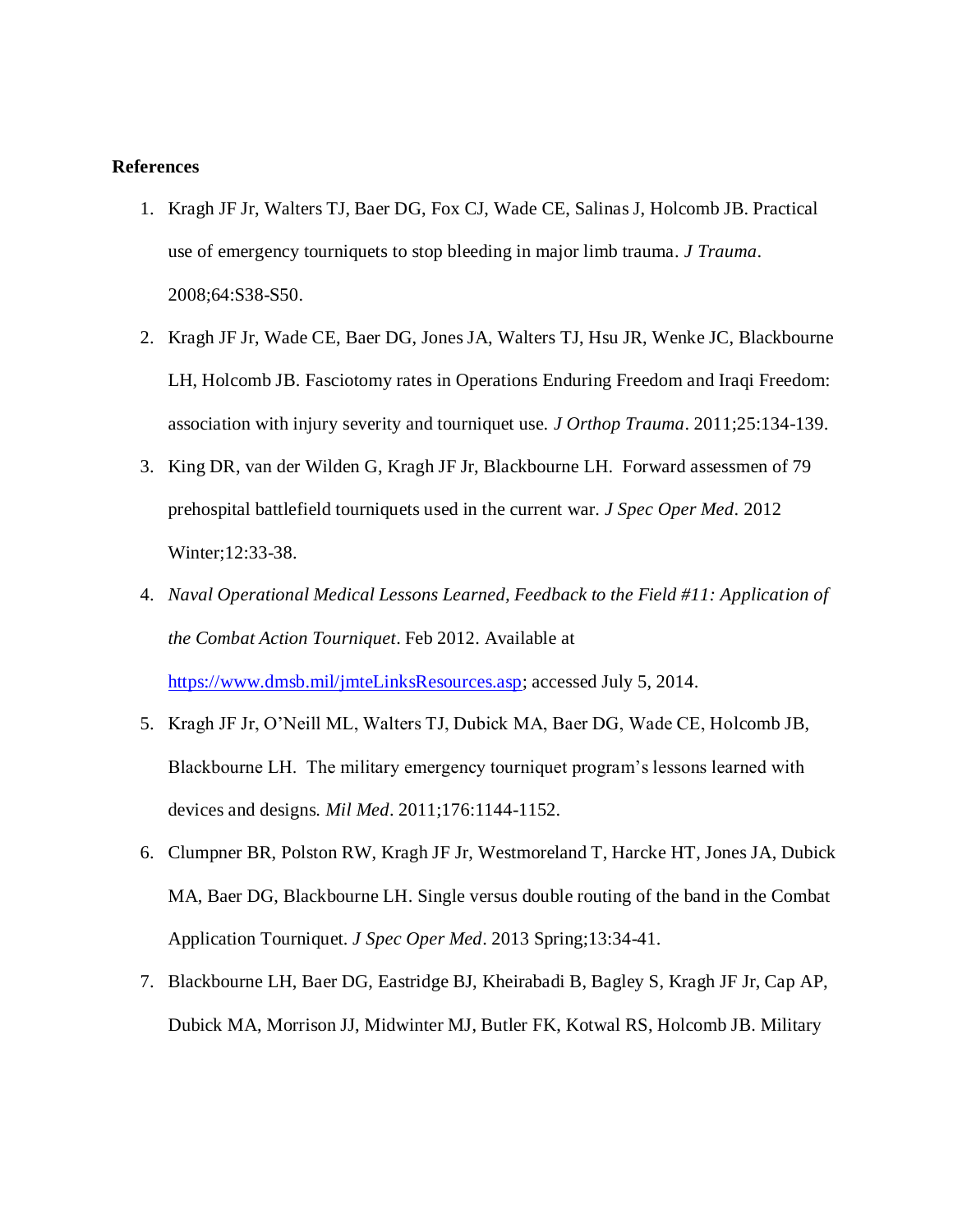medical revolution: Prehospital combat casualty care. *J Trauma Acute Care Surg.* 2012;73:S372-S377.

- 8. Kragh JF Jr, Swan KG, Smith DC, Mabry RL, Blackbourne LH. Historical review of emergency tourniquet use to stop bleeding. *Am J Surg.* 2012;203:242-252.
- 9. Kragh JF Jr, Walters TJ, Baer DG, Fox CJ, Wade CE, Salinas J, Holcomb JB. Survival with emergency tourniquet use to stop bleeding in major limb trauma. *Ann Surg*. 2009;249:1-7.
- 10. Kragh JF Jr, Littrel ML, Jones JA, Walters TJ, Baer DG, Wade CE, Holcomb JB. Battle casualty survival with emergency tourniquet use to stop limb bleeding. *J Emerg Med*. 2011;41:590-597.
- 11. Butler FK Jr, Hagmann J, Butler EG. Tactical combat casualty care in special operations. *Mil Med.* 1996;161:S3-S16.
- 12. *Emergency War Surgery*, First United States Revision. U.S. Government Printing Office: Washington, D.C.; 1975.
- 13. *Emergency War Surgery,* Second United States Revision. U.S. Government Printing Office: Washington, D.C.; 1988.
- 14. Walters TJ, Wenke JC, Kauvar DS, McManus JG, Holcomb JB, Baer DG. Effectiveness of self-applied tourniquets in human volunteers. *Prehosp Emerg Care.* 2005;9:416-422.
- 15. Holcomb JB, McMullin NR, Pearse L, Caruso J, Wade CE, Oetjen-Gerdes L, Champion HR, Lawnick M, Farr W, Rodriguez S, Butler FK. Causes of death in U.S. special operations forces in the Global War on Terrorism. *Ann Surg*. 2007;245:986-991.
- 16. Kragh JF Jr, Walters TJ, Westmoreland T, Miller RM, Mabry RL, Kotwal RS, Ritter BA, Hodge DC, Greydanus DJ, Cain JS, Parsons DL, Edgar EP, Harcke HT, Baer DG,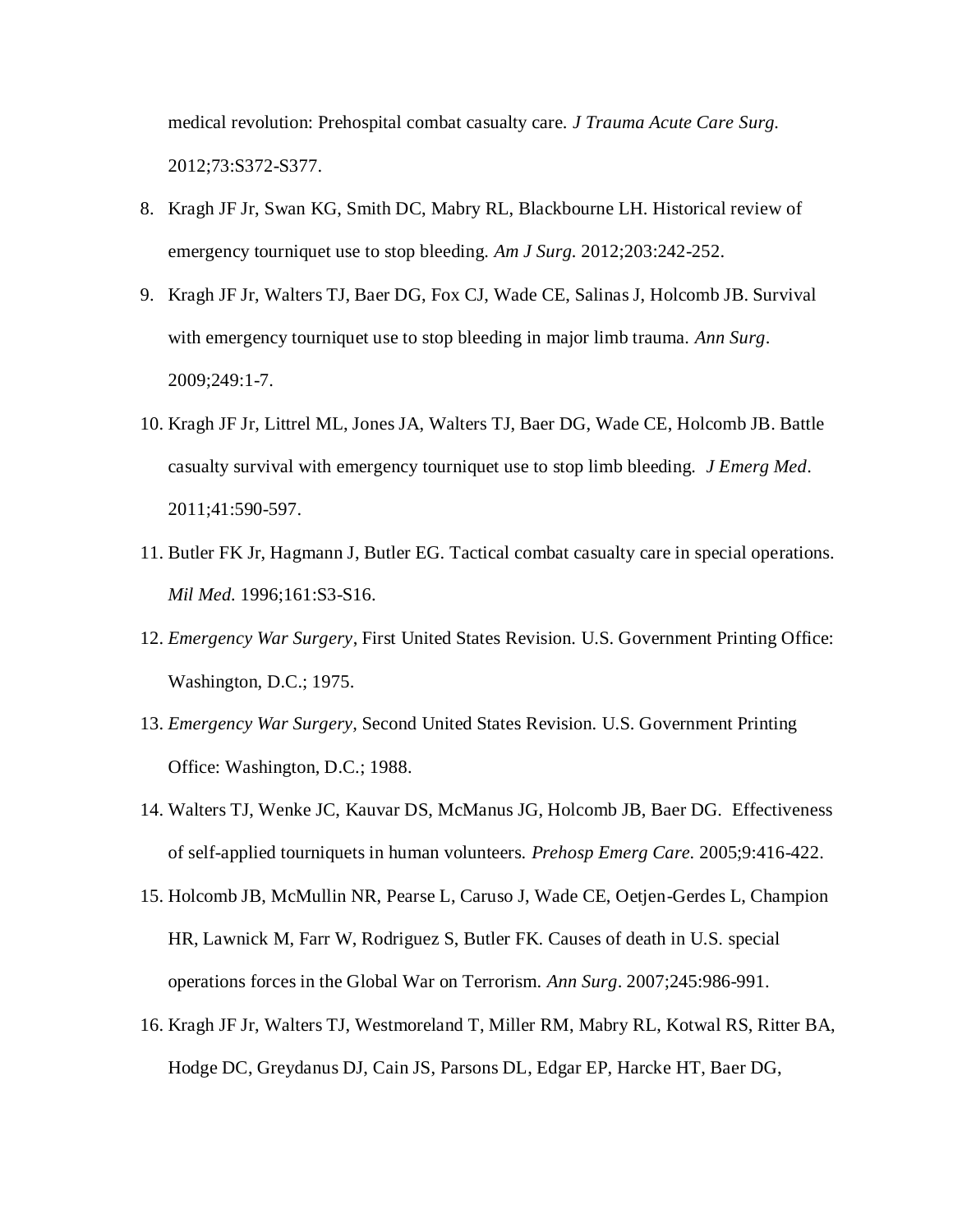Dubick MA, Blackbourne LH, Montgomery HR, Holcomb JB, Butler FK. Tragedy into Drama: an American history of tourniquet use in the current war*. J Spec Oper Med.* 2013 Fall;13:5-25.

- 17. Butler FK Jr, Blackbourne LH. Battlefield trauma care then and now: a decade of Tactical Combat Casualty Care. *J Trauma Acute Care Surg*. 2012;73:S395-S402.
- 18. Ritenour AE, Dorlac WC, Rang R, Woods T, Jenkins DH, Flaherty SF, Wade CE, Holcomb JB. Complications after fasciotomy revision and delayed compartment release in combat patients. *J Trauma.* 2008;64:S153-S161.
- 19. Kragh JF Jr, O'Neill ML, Walters TJ, Jones JA, Baer DG, Gershman LK, Wade CE, Holcomb JB. Minor morbidity with emergency tourniquet use to stop bleeding in severe limb trauma: research, history, and reconciling advocates and abolitionists. *Mil Med.* 2011;176:817-823.
- 20. Kragh JF Jr, Beebe EF, O'Neill ML, Beekley AC, Dubick MA, Baer DG, Blackbourne LH. Performance improvement in emergency tourniquet use during the Baghdad surge. *Am J Emerg Med*. 2013;31:873-875.
- 21. Welling DR, Burris DG, Hutton JE, Minken SL, Rich NM. A balanced approach to tourniquet use: lessons learned and relearned*. J Am Col Surg.* 2006;203:106-115.
- 22. Gross SD. *A Manual of Military Surgery, or, Hints on the Emergencies of Field, Camp and Hospital Practice*. J.B. Lippincott: Philadelphia, 1862.
- 23. *Injuries and diseases of war* (reprint of the official British manual). Washington, DC; 1918.
- 24. Wolff LH, Adkins TF. Tourniquet problems in war injuries*. Bulletin of the U. S. Army Medical Department*. 1945;37:77-84.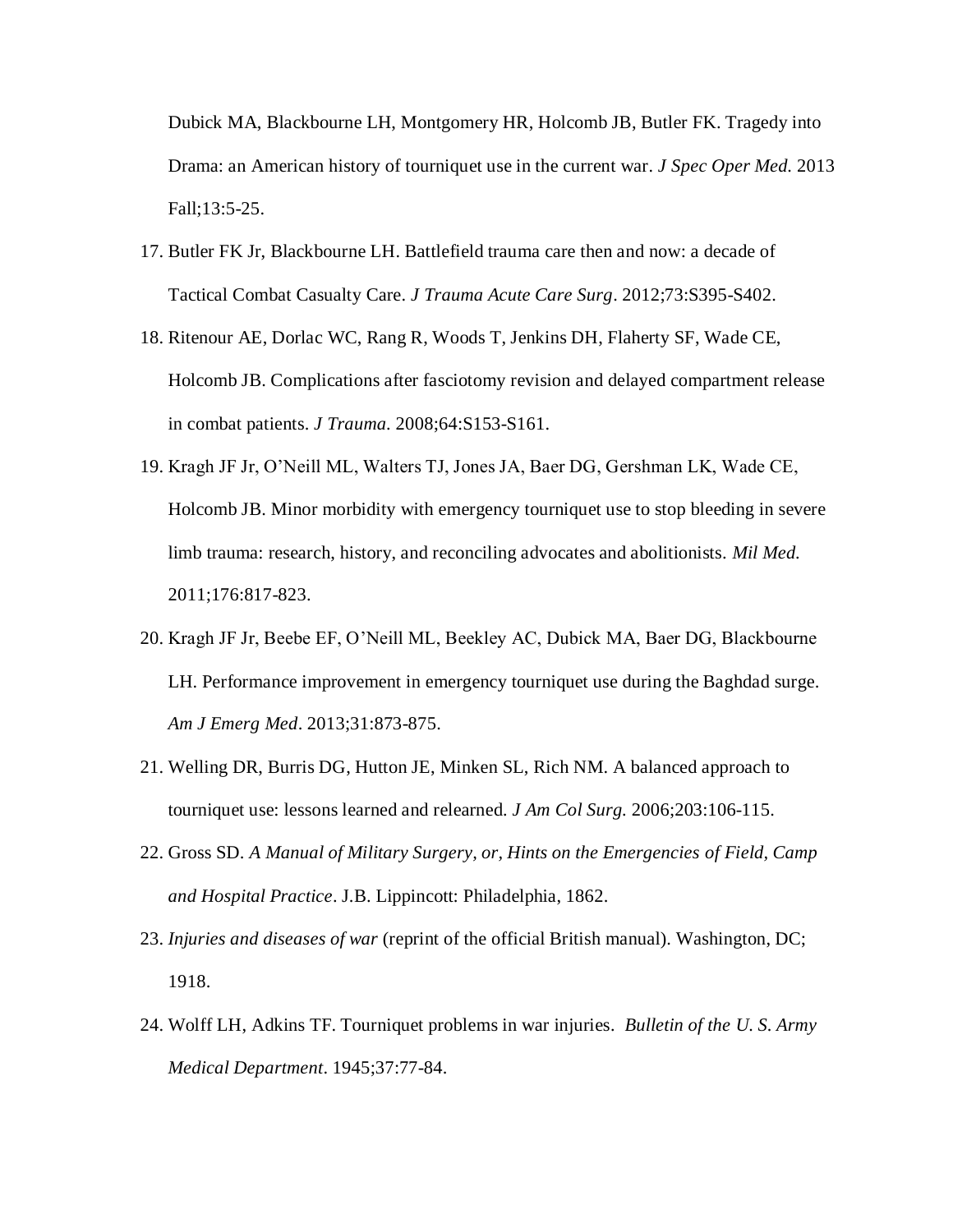- 25. Bellamy RF. Combat trauma overview. In: Zajtchuk R, Grande CM, eds. Textbook of Military Medicine, Anesthesia and Perioperative Care of the Combat Casualty. Falls Church, VA: Office of the Surgeon General, United States Army; 1995:1–42.
- 26. Bellamy RF: The causes of death in conventional land warfare: implications for combat casualty care research. *Mil Med.* 1984;149:55-62.
- 27. Calkins MD, Snow C, Costello M, Bentley TB. Evaluation of possible battlefield tourniquet systems for the far-forward setting. *Mil Med.* 2000;165:379-384.
- 28. Butler FK, Holcomb JB, Giebner SG, McSwain NE, Bagian J. Tactical Combat Casualty Care 2007: Evolving Concepts and Battlefield Experience. *Mil Med*. 2007; 172:S1-S19.
- 29. Kelly JF, Ritenour AE, McLaughlin DF, Bagg KA, Apodaca AN, Mallak CT, Pearse L, Lawnick MM, Champion HR, Wade CE, Holcomb JB. Injury severity and causes of death from Operation Iraqi Freedom and Operation Enduring Freedom: 2003-2004 versus 2006. *J Trauma.* 2008;64:S21-S27.
- 30. Eastridge B, Mabry R, Seguin P, et al. Death on the battlefield (2001-2011): implications for the future of combat casualty care. *J Trauma Acute Care Surg*. 2012;73:S431-S437.
- 31. Lakstein D, Blumenfeld A, Sokolov T, Lin G, Bssorai R, Lynn M, Ben-Abraham R. Tourniquets for hemorrhage control on the battlefield: A 4-year accumulated experience. *J Trauma*. 2003;54:S221-S225.
- 32. Beekley AC, Sebesta JA, Blackbourne LH, Herbert GS, Kauvar DS, Baer DG, Walters TJ, Mullenix PS, Holcomb JB, 31<sup>st</sup> Combat Support Hospital Research Group. Prehospital tourniquet use in Operation Iraqi Freedom: effect on hemorrhage control and outcomes*. J Trauma.* 2008;64:S28-37.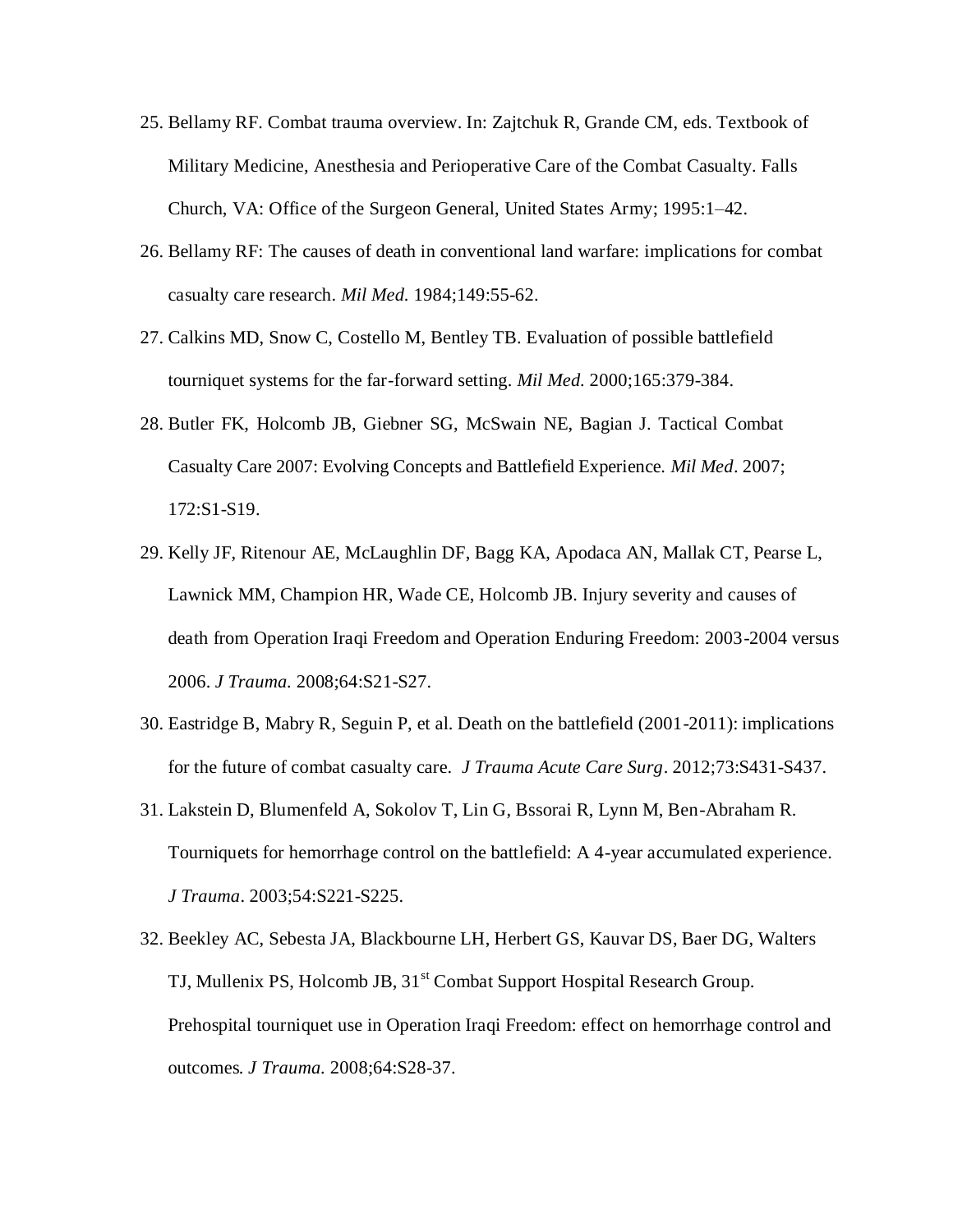- 33. Kragh JF Jr, O'Neill ML, Beebe DF, Fox CJ, Beekley AC, Cain JS, Parsons DL, Mabry RL, Blackbourne L. Survey of the indications for use of emergency tourniquets. *J Spec Oper Med.* 2011 Winter;11:30-38.
- 34. Kotwal RS, Montgomery HR, Kotwal BM, Champion HR, Butler FK, Mabry RL, Cain JS, Blackbourne LH, Mechler KK, Holcomb JB. Eliminating Preventable Death on the Battlefield. *Arch Surg.* 2011;146:1350-1358.
- 35. Butler FK, Giebner SD, McSwain N, Salomone J, Pons P, eds. Prehospital Trauma Life Support Manual; Seventh Edition – Military Version. November 2010.
- 36. Doyle GS, Taillac PP. Tourniquets: A review of current use with proposals for expanded prehospital use. *Prehosp Emerg Care.* 2008;12:241-256.
- 37. Donovan W, Montgomery HR (editors). Ranger Medic Handbook,  $4<sup>th</sup>$  Edition. Winter Haven, FL: Pentagon Publishing, 2012.
- 38. Walters TJ, Mabry RL. Issues related to the use of tourniquets on the battlefield. *Mil Med.* 2005;170:770-775.
- 39. Klenerman, L. The Tourniquet Manual—Principles and Practice. London, Springer-Verlag; 2003:44-46.
- 40. Orgui E, Parsons A, White T, Longo G, Khan WS. Tourniquet use in upper limb surgery. *Hand.* 2011;6:165-173.
- 41. Wakai A, Winter DC, Street JT, Redmond PH. Pneumatic tourniquets in extremity surgery*. J Am Acad Orthop Surg*. 2001;9:345-351.
- 42. Crenshaw AG, Hargens AR, Gershuni DH, Rydevik B. Wide tourniquet cuffs more effective at lower inflation pressures. *Acta Orthop Scand.* 1988;59:447-451.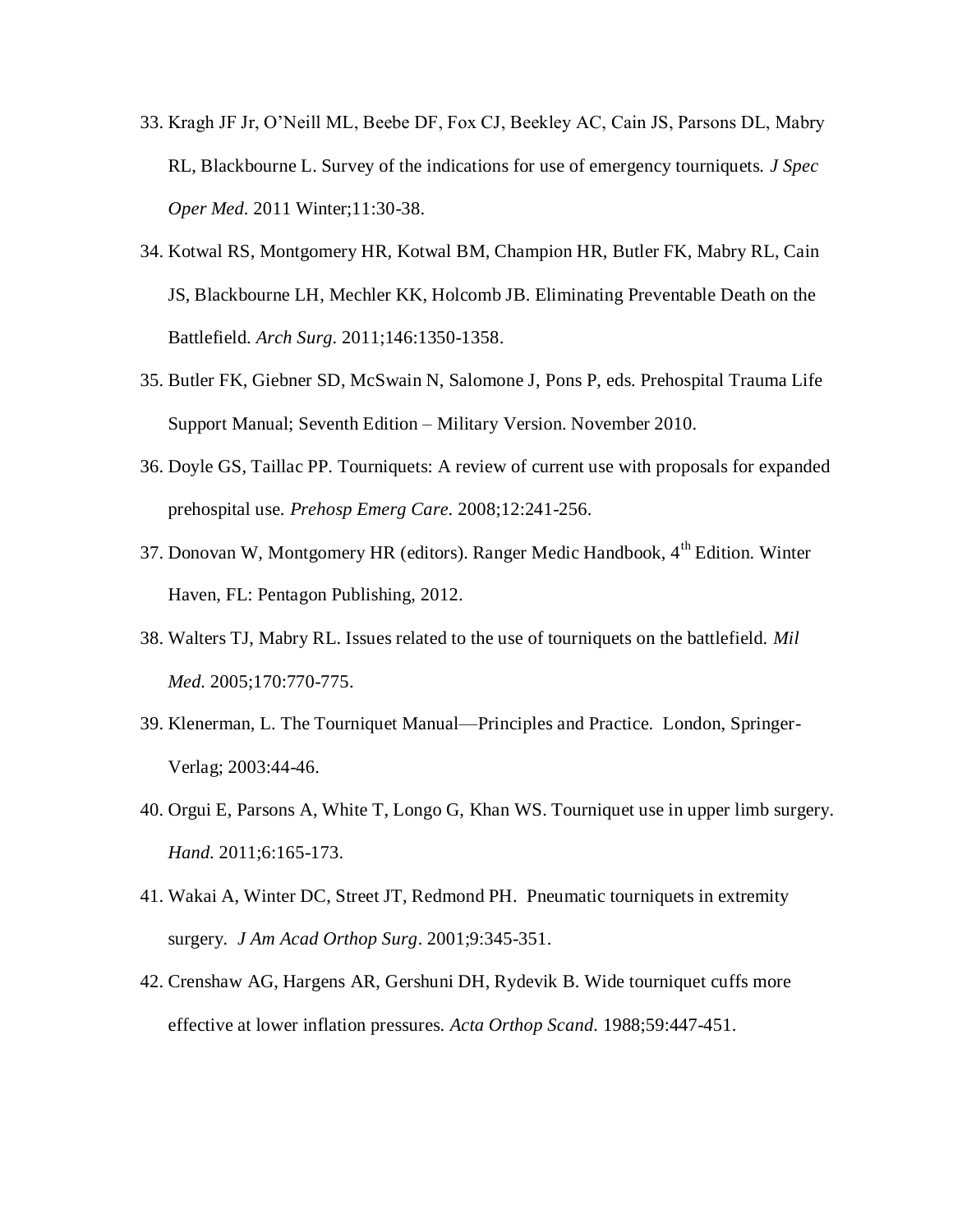- 43. Graham B, Breault MJ, McEwen JA, McGraw RW. Occlusion of arterial flow in the extremities at subsystolic pressures through the use of wide tourniquet cuffs. *Clin Orthop Relat Res.* 1993;286:267-261.
- 44. Wall PL, Duevel DC, Hassan MB, Welander JD, Sahr SM, Buising CM. Tourniquets and occlusion: the pressure of design. *Mil Med*. 2013;178:578-587.
- 45. Klenerman L. Tourniquet time—how long? *Hand.* 1980;12:231-234.
- 46. Fletcher IR, Healy TEJ. The arterial tourniquet. *Ann R Coll Surg Engl.* 1983;65:409-417.
- 47. Kam PC, Kavanagh R, Yoong FF. The arterial tourniquet: pathophysiological consequences and anesthetic implications. *Anaesthesia*. 2001;56:534-545.
- 48. Blaisdell FW. The pathophysiology of skeletal muscle ischemia and the reperfusion syndrome: a review. *Cardiovasc Surg*. 2002;10:620-630.
- 49. Kragh JF Jr, Baer DG, Walters TJ. Extended (16-Hour) tourniquet application after combat wounds: a case report and review of current literature. *J Orthop Trauma.* 2007;21:274-278.
- 50. Sapega AA, Heppenstall RB, Chance B, Park YS, Sokolow D: Optimizing tourniquet application and release times in extremity surgery. A biochemical and ultrastructural study. *J Bone Joint Surg Am.* 1985;67: 67:303-314.
- 51. Olivecrona C, Lapidus LJ, Benson L, Blomfeldt R. Tourniquet time affects postoperative complications after knee arthroplasty. *Int Orthop*. 2013;37:827-832.
- 52. Gifford SM, Propper BW, Eliason JL. The ischemic threshold of the extremity. *Perspect Vasc Surg Endovasc Ther*. 2011;23:81-87.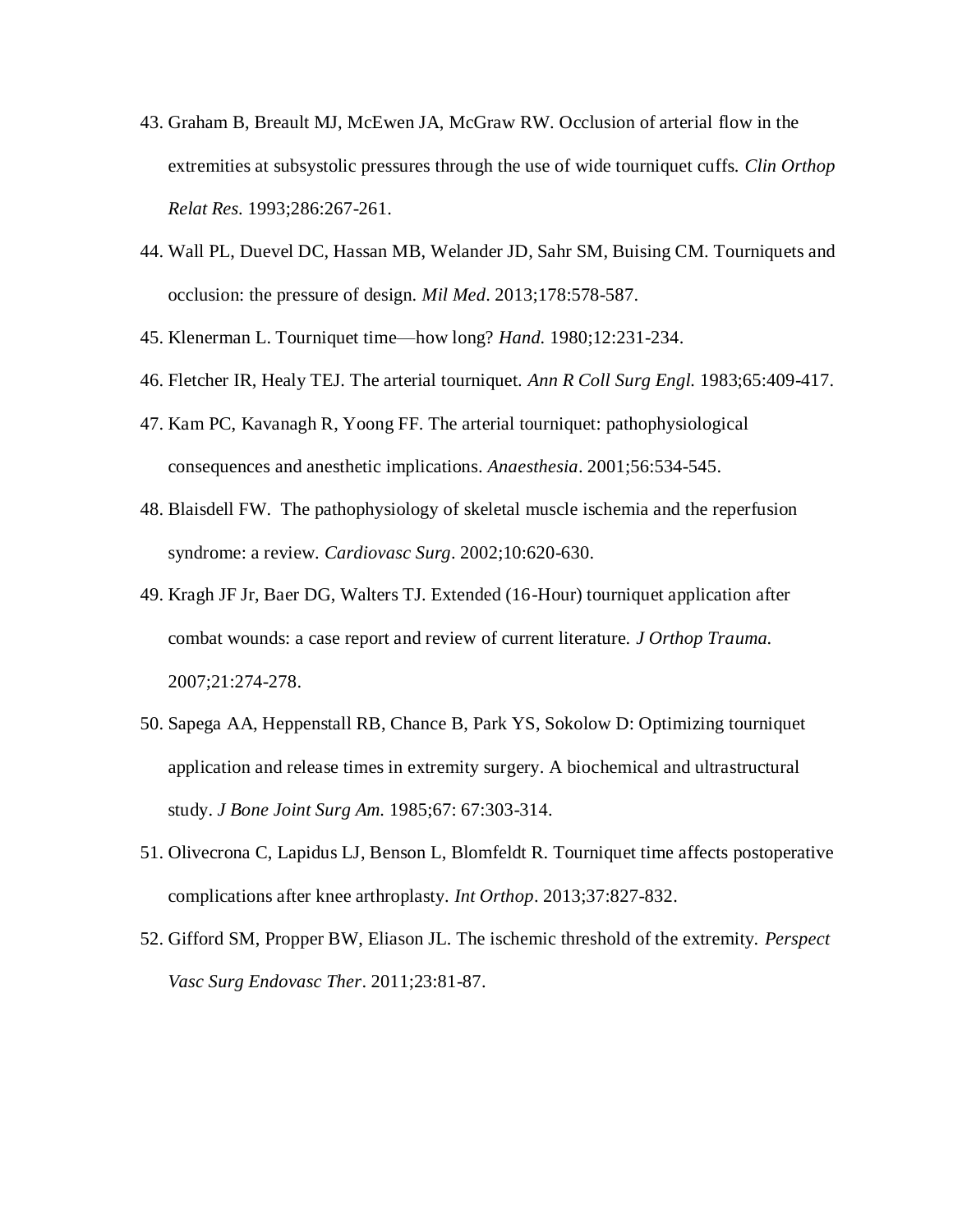- 53. Hancock HM, Stannard A, Burkhardt GE, Williams K, Dixon P, Cowart J, Spencer J, Rasmussen TE. Hemorrhagic shock worsens neuromuscular recovery in a porcine model of hind limb vascular injury and ischemia/reperfusion. *J Vasc Surg*. 2011;53:1052-1062.
- 54. Malinoski DJ, Slater MS, Mullins RJ. Crush injury and rhabdomyolysis. *Crit Care Clin*. 2004;20:171-192.
- 55. Klenerman L, Biswas M, Hulands GH, Rhodes AM. Systemic and local effects of the application of a tourniquet. *J Bone Joint Surg Br*. 1980;63:385-388
- 56. Townsend HS, Goodman SB, Shurman DJ, Hackel A, Brock-Utne JG. Tourniquet release: systemic and metabolic effects. *Acta Anaesthesiol Scand*. 1996:40:1234-1237.
- 57. Wiggers CJ. Physiology of Shock. Commonwealth Fund, New York, 1950, pp 95-120.
- 58. Malan E, Tattoni G. Physio- and anatomo-pathology of acute ischemia of the extremities. *J Cardiovasc Surg*. 1963;4:212-225.
- 59. Labbe R, Lindsay T, Walker PM. The extent and distribution of skeletal muscle necrosis after graded periods of complete ischemia. *J Vasc Surg*. 1987;6:152-157.
- 60. Irving GA, Noakes TD*.* The protective role of local hypothermia in tourniquet-induced ischaemia of muscle. *J Bone Joint Surg Br*. 1985:67:297-301.
- 61. Swanson AB, Livengood LC, Sattel AB. Local hypothermia to prolong safe tourniquet time. *Clin Orthop Relat Res*. 1991;264:200-208.
- 62. Stahl D, Souder N, Probe R, Sampson W, Tharakan B, Ward R. The effects of hypothermia and L-arginine on skeletal muscle function in ischemia-reperfusion injury. *J Orthop Trauma.* 2012;26:579-584.
- 63. Dayan L, Sinmann C, Stahl S, Norman D. Complications associated with prolonged tourniquet application on the battlefield. *Mil Med*. 2008;173:63-66.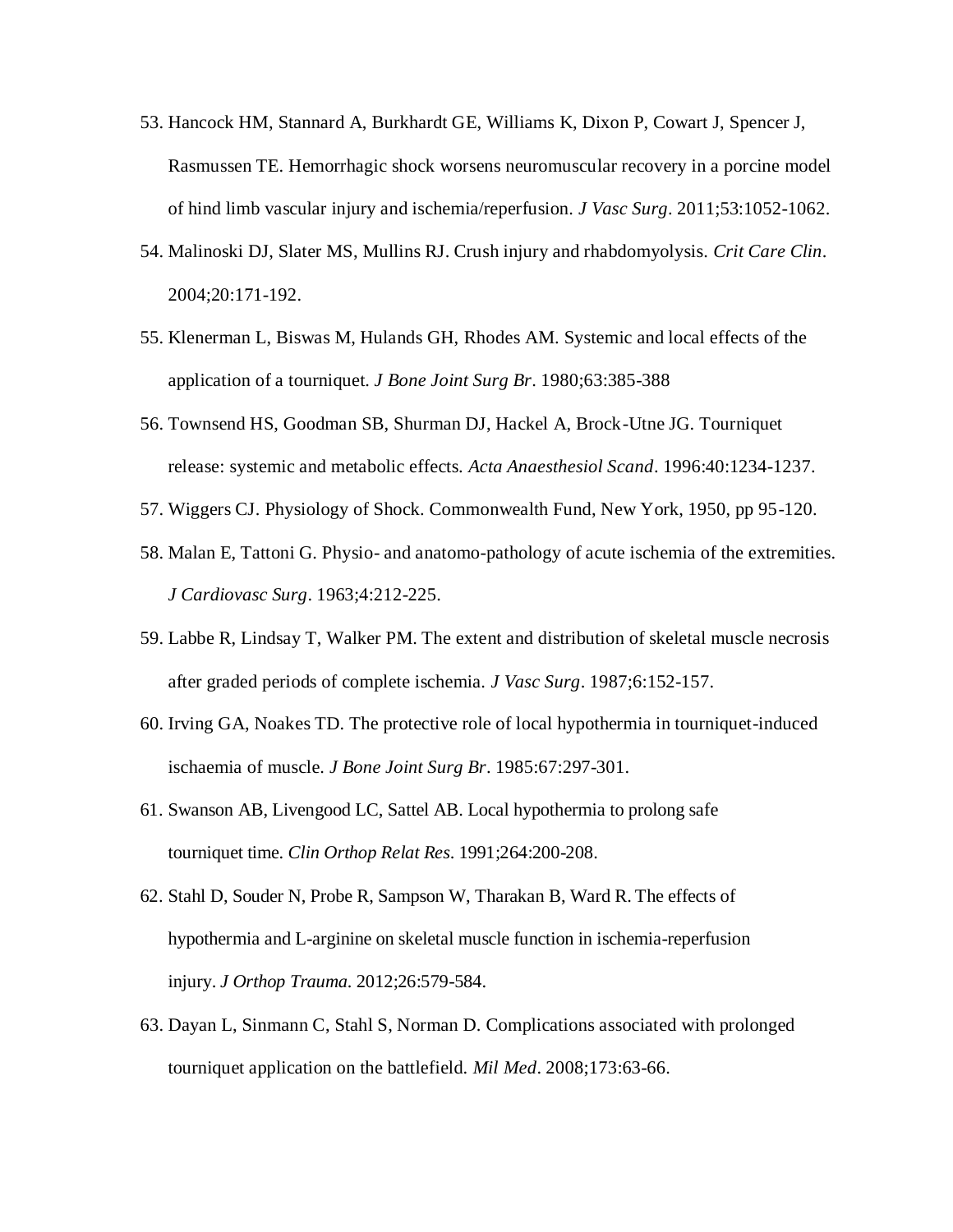- 64. Kotwal R, Butler F, Edgar E, Shackelford SA, Bennett DR, Bailey JA. *Saving lives on the battlefield: A Joint Trauma System review of pre-hospital trauma care in Combined Joint Operating Area—Afghanistan (CJOA-A).* Joint Trauma System; U.S. Army Institute of Surgical Research; Joint Base Fort Sam Houston Report; 30 January 2013.
- 65. Kragh JF Jr, Burrows S, Wasner C, Ritter BA, Mazuchowski EL, Brunstetter T, Johnston KJ, Diaz GY, Hodge D, Harcke HT. Analysis of recovered tourniquets from casualties of Operation Enduring Freedom and Operation New Dawn. *Mil Med.* 2013;178;7:806-810.
- 66. Tien HC, Jung V, Rizoli SB, Acharya SV, MacDonald JC. An evaluation of Tactical Combat Casualty Care interventions in a combat environment*. J Am Coll Surg.* 2008;207:174-178.
- 67. Skjeldal S, Grogaard B, Nordsletten L, Reikeras O, Svindland A, Torvik A.

Protective effect of low-grade hypothermia in experimental skeletal muscle

ischemia. *Eur Surg Res.* 1992;24:197-203.

Col Shackelford, MC, USAF is an attending trauma surgeon at the Air Force Center for Sustainment of Trauma and Readiness Skills at the R. Adams Cowley Shock Trauma Center in Baltimore. She is a previous deployed director of the Joint Theater Trauma System.

CAPT (Ret.) Butler, MC, USN was a Navy SEAL platoon commander before becoming a physician. He is an ophthalmologist and a Navy Undersea Medical Officer with over 20 years experience providing medical support to Special Operations forces. Dr. Butler has served as the Command Surgeon for the U.S. Special Operations Command. He is currently the Chair of the Department of Defense's Committee on TCCC and Director of Prehospital Trauma Care at the Joint Trauma System.

COL (Ret.) Kragh, MC, USA has researched hemorrhage control at the USAISR since 2004. He is an orthopedic surgeon who previously served at 3d Ranger Battalion Surgeon from 1990 to 1993. Dr Kragh now studies tourniquets and golf.

CAPT Stevens, MC, USN is board-certified in anesthesiology, pain medicine and critical care medicine. He is a Staff Anesthesiologist and Intensivist at the CAPT James A Lowell Federal Health Care Center and Professor of Medicine at the Rosalind Franklin University of Medicine